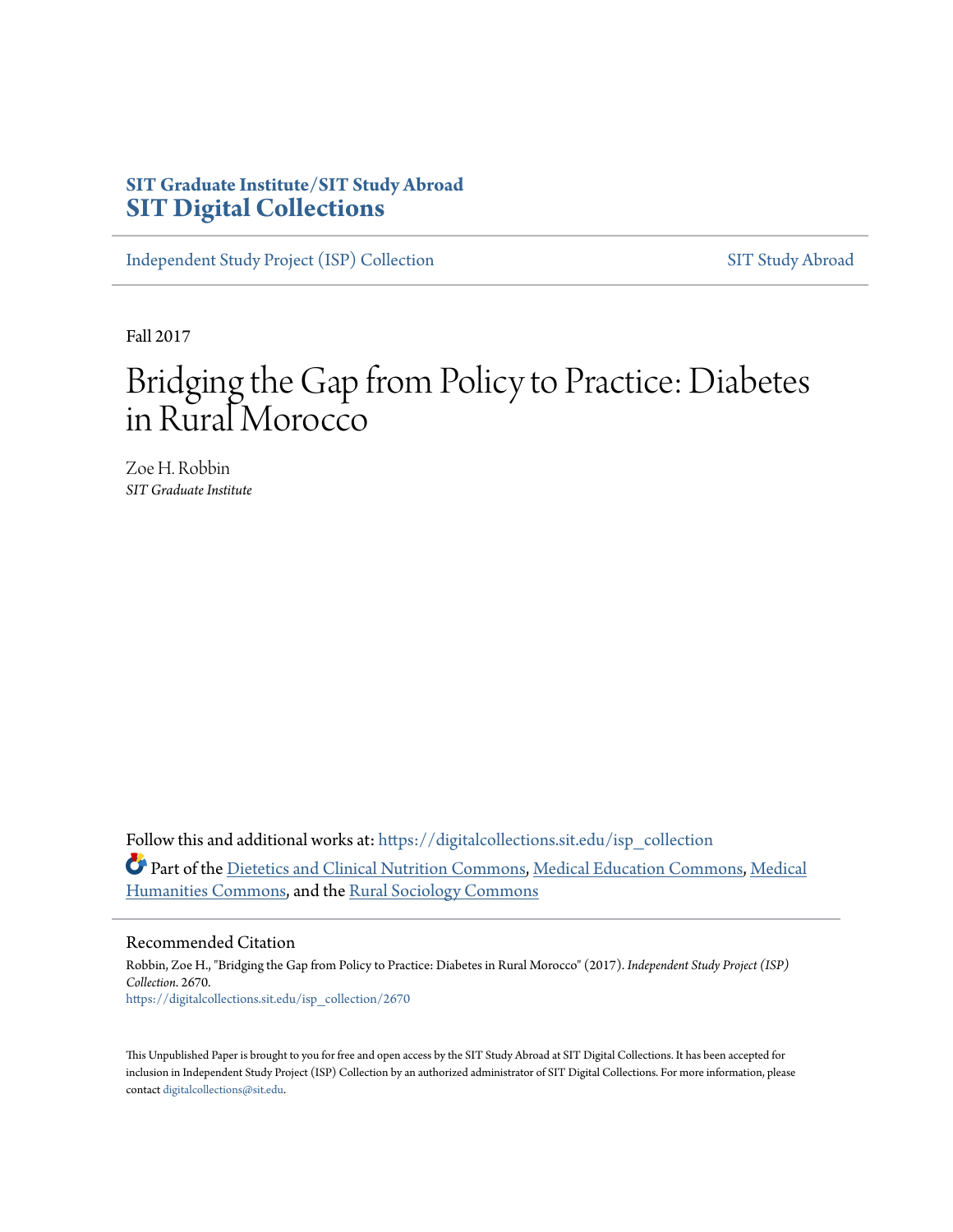# Bridging the Gap from Policy to Practice:

## Diabetes in Rural Morocco

Zoe H. Robbin

Academic Director: Belghazi, Taieb Advisor: Mohammed Hassar, M.D.

Emory University Quantitative Sciences and Arabic Studies

Africa, Morocco, Rabat

Submitted in partial fulfillment of the requirement for MOR: Multiculturalism and Human Rights, SIT Abroad, Fall 2017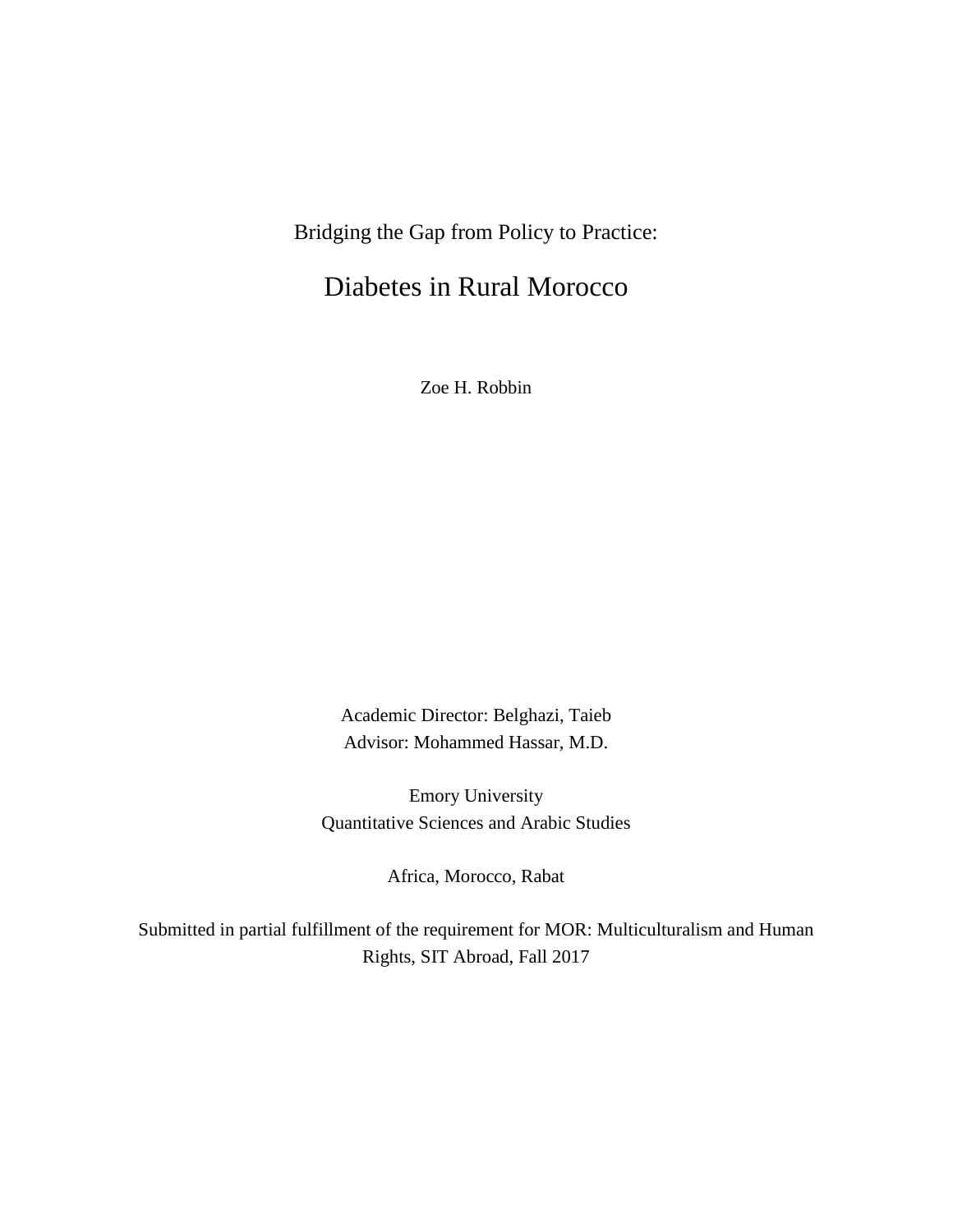#### **Abstract**

<span id="page-2-0"></span>Morocco is in the midst of an epidemiologic transition ushered in by reduced fertility rates and extended life expectancy. Unlike two decades ago, today's leading cause of death is chronic disease. In 2006, Moroccan officials launched Vision 2020, a comprehensive plan that seeks to expand access to healthcare and reign back the prevalence of noncommunicable disease, among other goals related to development. Through qualitative interviews with the residents of Tarmilat and Oulmes, a rural community south of Khamissat, this paper represents the first assessment of Vision 2020's performance thus far to combat the spread of type 2 diabetes among rural Moroccans. This paper evaluates type 2 diabetes care in Tarmilat and Oulmes using three indicators: (1) degree of individual health agency, (2) access to capable healthcare facilities, and (3) attainment of healthcare coverage or insurance. The interviews demonstrate limited health agency, specifically regarding primary prevention methods. In addition, the paper finds that healthcare facilities in the Oulmes and Tarmilat region lack the human resources to operate at full capacity, although they may be equipped with adequate technology. Lastly, despite increased access to healthcare coverage, in practice, patients often struggle to attain secondary care due to wait times, bribery, and supply shortages. This preliminary analysis shows evidence that health officials are making strides in rural healthcare, however much work is needed to bridge the gap between policy and practice. To address the most urgent healthcare failings, this paper recommends that officials at the Ministry of Health make Morocco's human resource deficit their utmost priority.

*Keywords:* rural Morocco, diabetes care, health literacy, health equity, chronic disease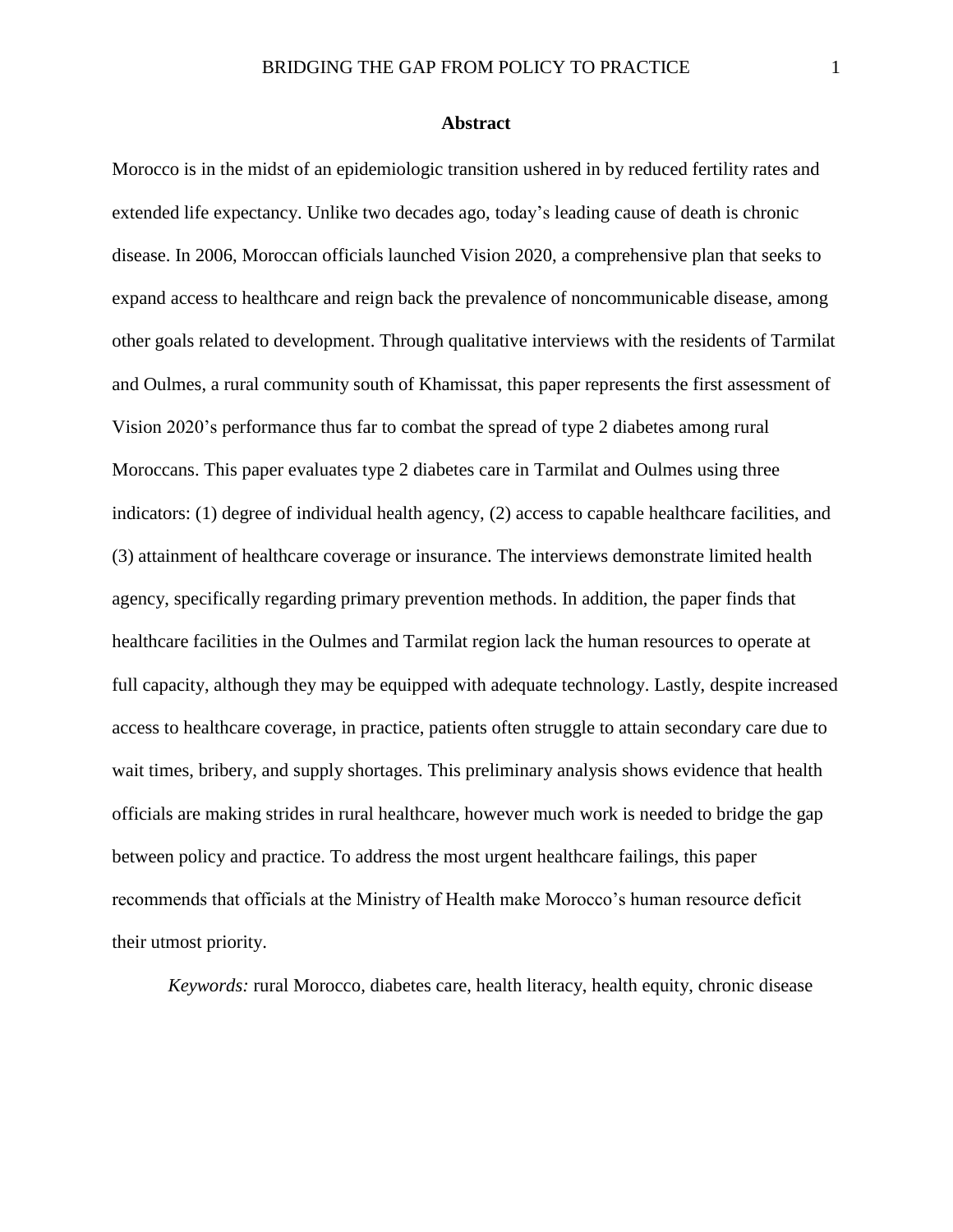#### **Acknowledgements**

<span id="page-3-0"></span>I would like to express my gratitude to the SIT: Multiculturalism and Human Rights program and the Center for Cross Cultural Learning for the opportunity and resources to pursue this project. I would also like to thank my advisor, Professor Mohammed Hassar, M.D., for his guidance and support, as well as my academic advisor, Professor Taieb Belghazi. I further wish to extend my gratitude to my translators, particularly Aziz Bahoussa, who introduced me to the community of Oulmes with incomparable hospitality. In addition, I am grateful to the policymakers, academics, and doctors who patiently explained the health landscape of Morocco during out meetings. I would like to thank all my interview participants for their openness throughout the research process. Most importantly, I would like to thank my host family, Mama Hafida, Aziza, Fatima Zohra, and Nabeel, for their love, support, and innumerable cups of tea throughout the writing of this ISP.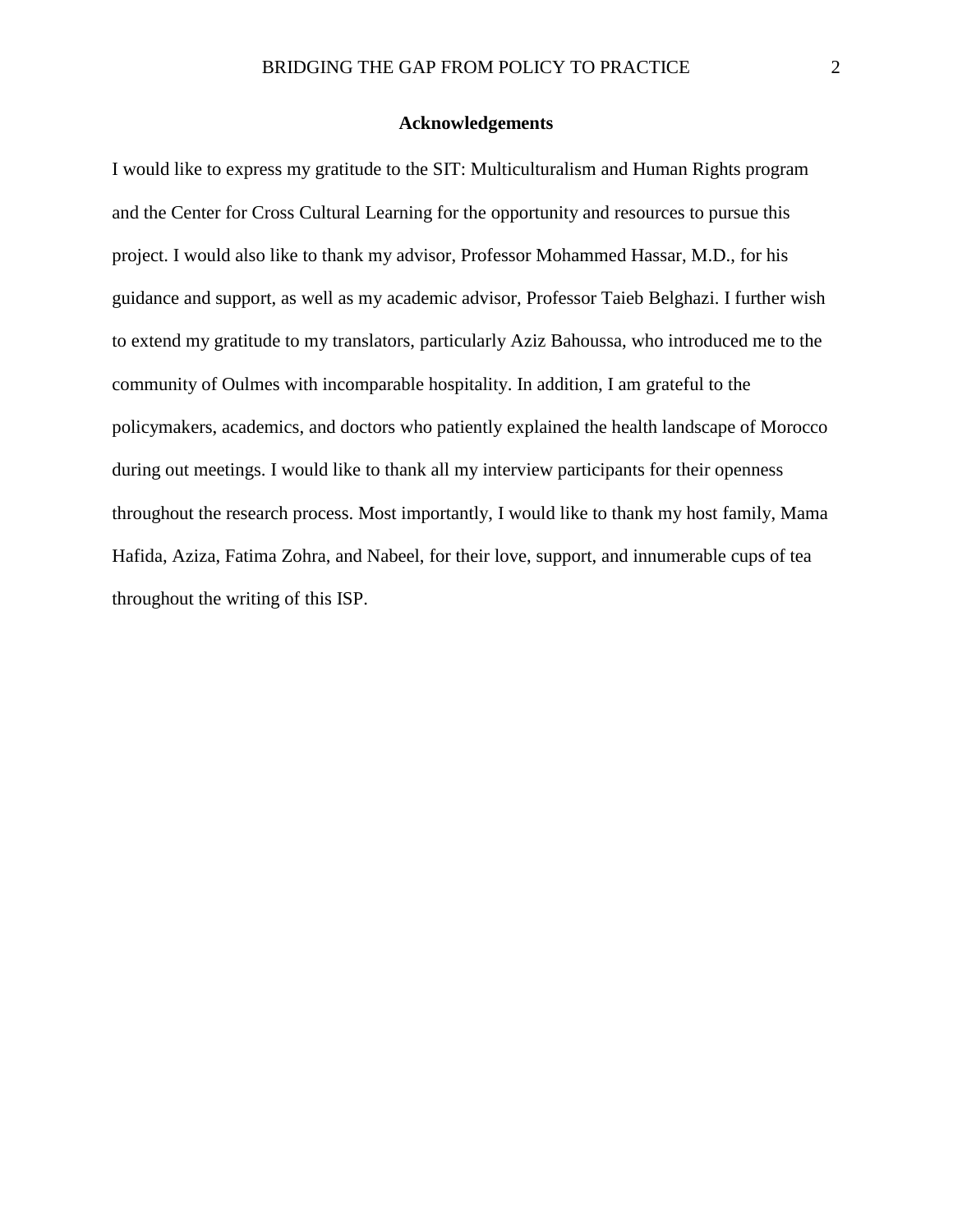### **Contents**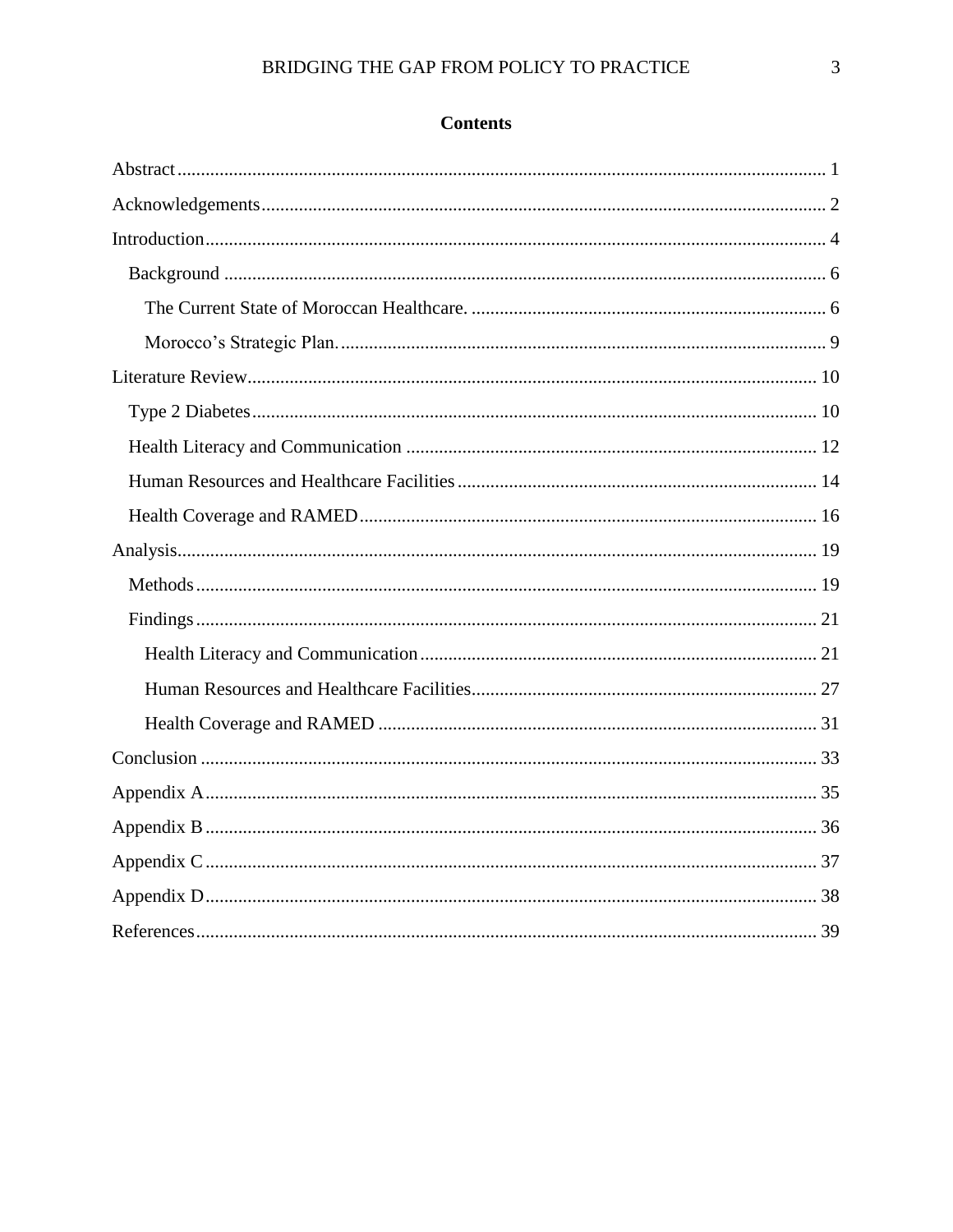#### **Introduction**

<span id="page-5-0"></span>Healthcare is one of the most valuable political resources. Much like monetary capital, the power of health is harnessed by the wealthy. Esteemed doctors present their medical advances to political elites. Through board meetings and conference calls shrouded in secrecy, politicians meticulously plan the circulation of medication, technology, and information among the people.

In 2011, the Arab Spring changed the political landscape in much of the Middle East; healthcare was no exception. In Morocco, King Mohammed VI initiated constitutional reform following waves of protests. Article 31 of the new constitution, passed in 2011, enshrined into law the universal right to healthcare.

With a focus on type 2 diabetes, this study seeks to examine the primary barriers to accessing healthcare among rural Moroccans by analyzing three indicators: (1) individual health agency, (2) access to capable healthcare facilities, and (3) attainment of healthcare coverage or insurance. This research will attempt to answer and validate the following questions and propositions:

Research Question One (RQ1): Do rural Moroccans have the tools to exercise agency over their health, and how is health information circulated?

Proposition One (P1): Over 30% of Moroccans are illiterate (UNICEF, 2013), while nearly all households have a television (United Nations Statistics Division, 2017). Therefore, effective health communication is primarily carried out through televised commercials and programs.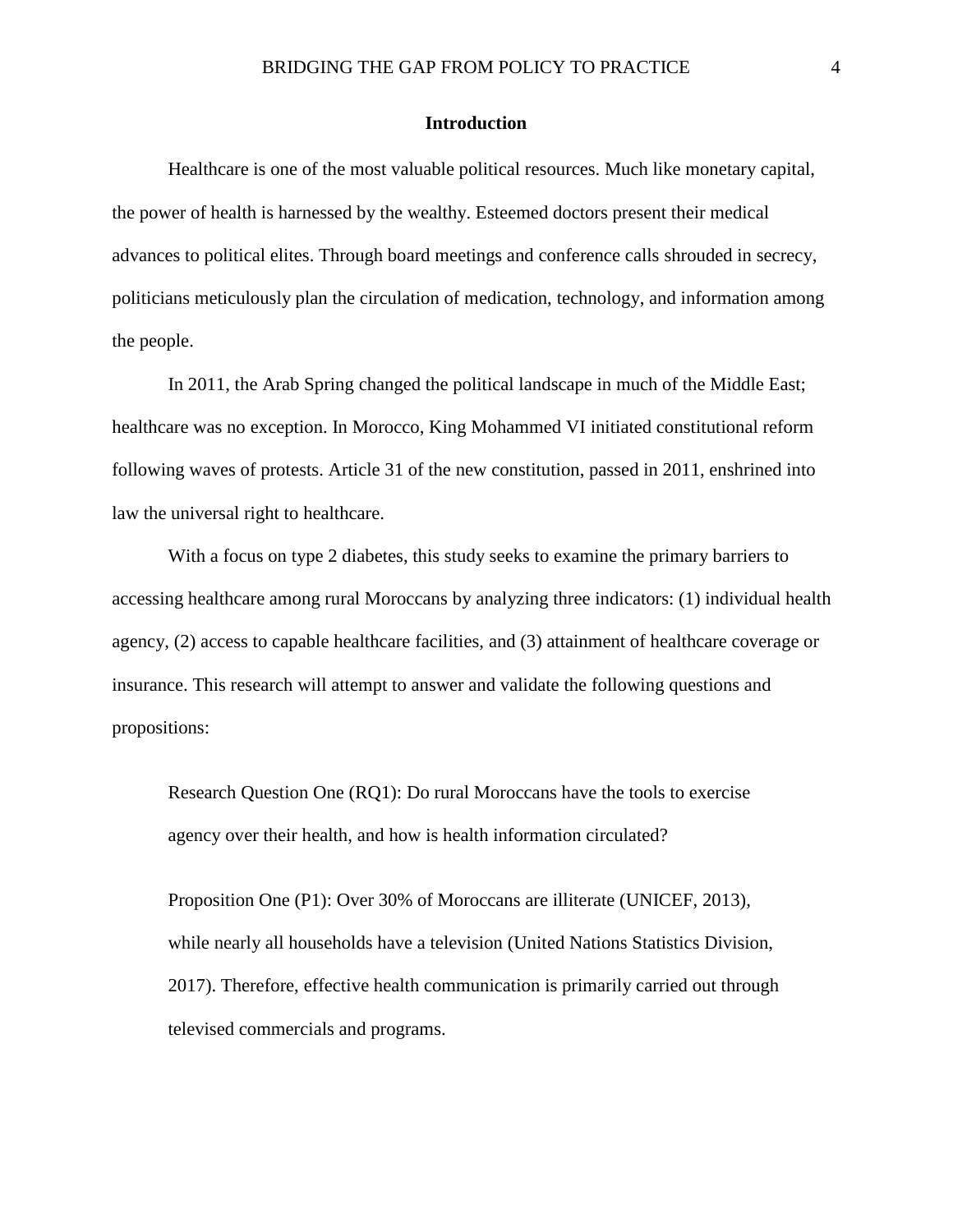Research Question Two (RQ2): How is the relationship between rural Moroccans and public health officials?

Proposition Two (P2): Due to human resource shortages in healthcare, doctors and staff are challenged to meet demand. This reality often compromises patient care, leading to long wait times, substandard conditions, and bribery.

Research Question Three (RQ3): How is RAMED facilitating access to healthcare?

Proposition Three (P3): By providing beneficiaries with access to secondary and tertiary care, RAMED is expanding access. This is essential for diabetes patients, many of whom suffer from costly complications.

To answer these questions, this paper will first provide a brief overview of the Moroccan healthcare system, current policies, and healthcare goals. The research seeks to evaluate Morocco's progress in combating type 2 diabetes among rural populations through qualitative interviews with residents of Oulmes and Tarmilat. Although Morocco has made significant strides to reduce chronic disease, this study finds that access and quality of care remain inadequate.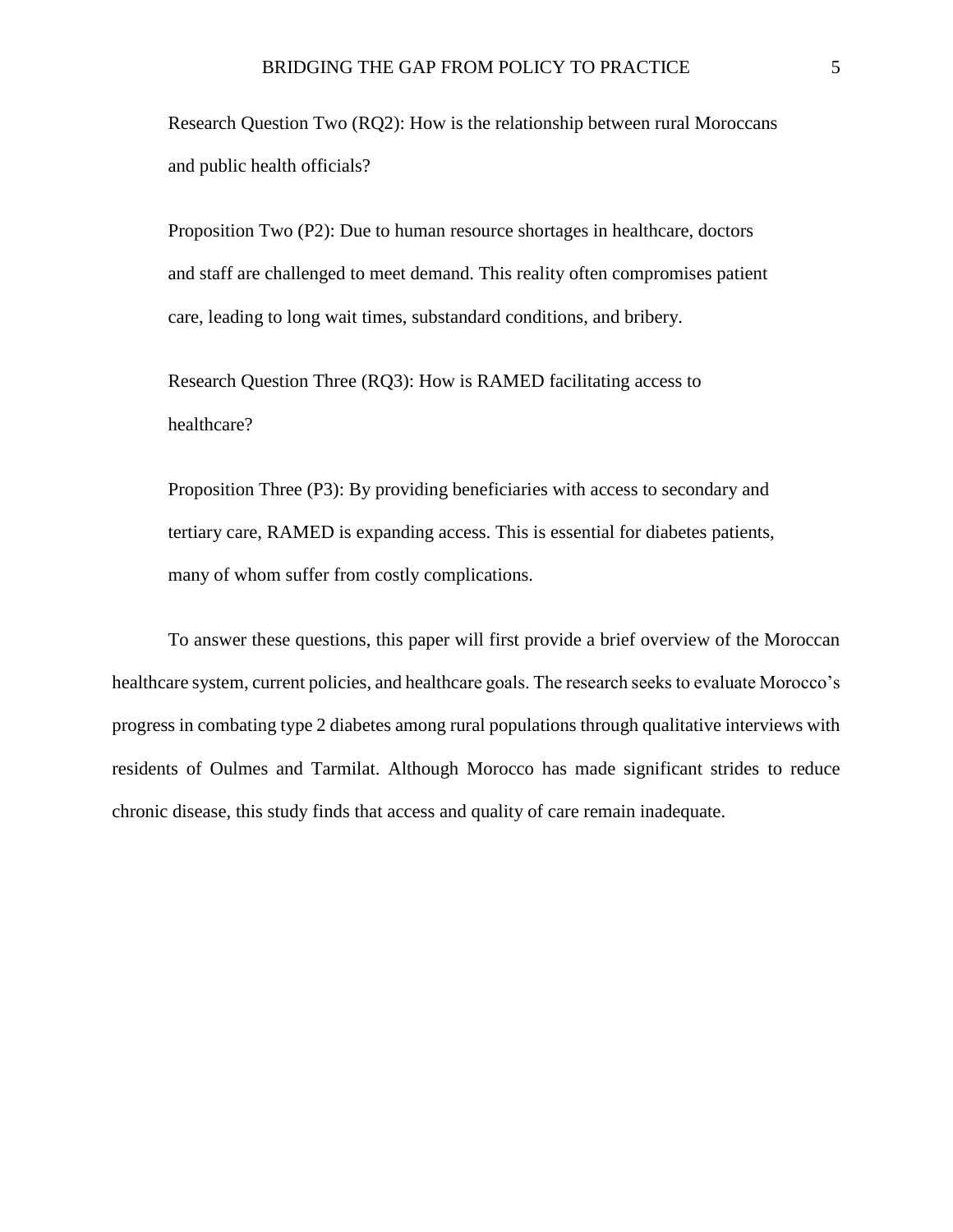#### <span id="page-7-0"></span>**Background**

#### <span id="page-7-1"></span>**The Current State of Moroccan Healthcare.**

The Moroccan healthcare system is divided between a public system, which includes the Ministry of Health, and private system, which comprises non-profit and profit-seeking subdivisions. Public health officials adapt coverage to the needs to local communities using a fixed, mobile, or roaming strategy. This paper will focus on the public system.

In the past two decades, Morocco has undergone an epidemiologic and demographic shift due to a sharp decline in fertility and mortality (Ministère de la Santé, 2012). Moroccans are living longer and having less children. Table 1 demonstrates the decline in the annual population growth rate.

| <b>YEAR</b> | <b>TOTAL POPULATION</b> | <b>RATE OF INCREASE (%)</b> |
|-------------|-------------------------|-----------------------------|
| 1960        | 11,626,470              | 2.58                        |
| 1971        | 15,379,259              | 2.58                        |
| 1982        | 20,419,555              | 2.61                        |
| 1994        | 26,073,717              | 2.06                        |
| 2004        | 29,891,708              | 1.38                        |
| 2011        | 32,187,000              | 1.05                        |

**Table 1: Moroccan population growth**

Source : (Ministère de la Santé, 2012)

This decline can be attributed to a number of factors. From 1960 to 2011, Morocco's total fertility rate dropped from 7 to 2.2 children per family (Ministère de la Santé, 2012). While there remains a difference in the fertility rate of urban and rural Moroccans, the gap has significantly declined (Ministère de la Santé, 2012). In addition, Moroccan officials have largely eradicated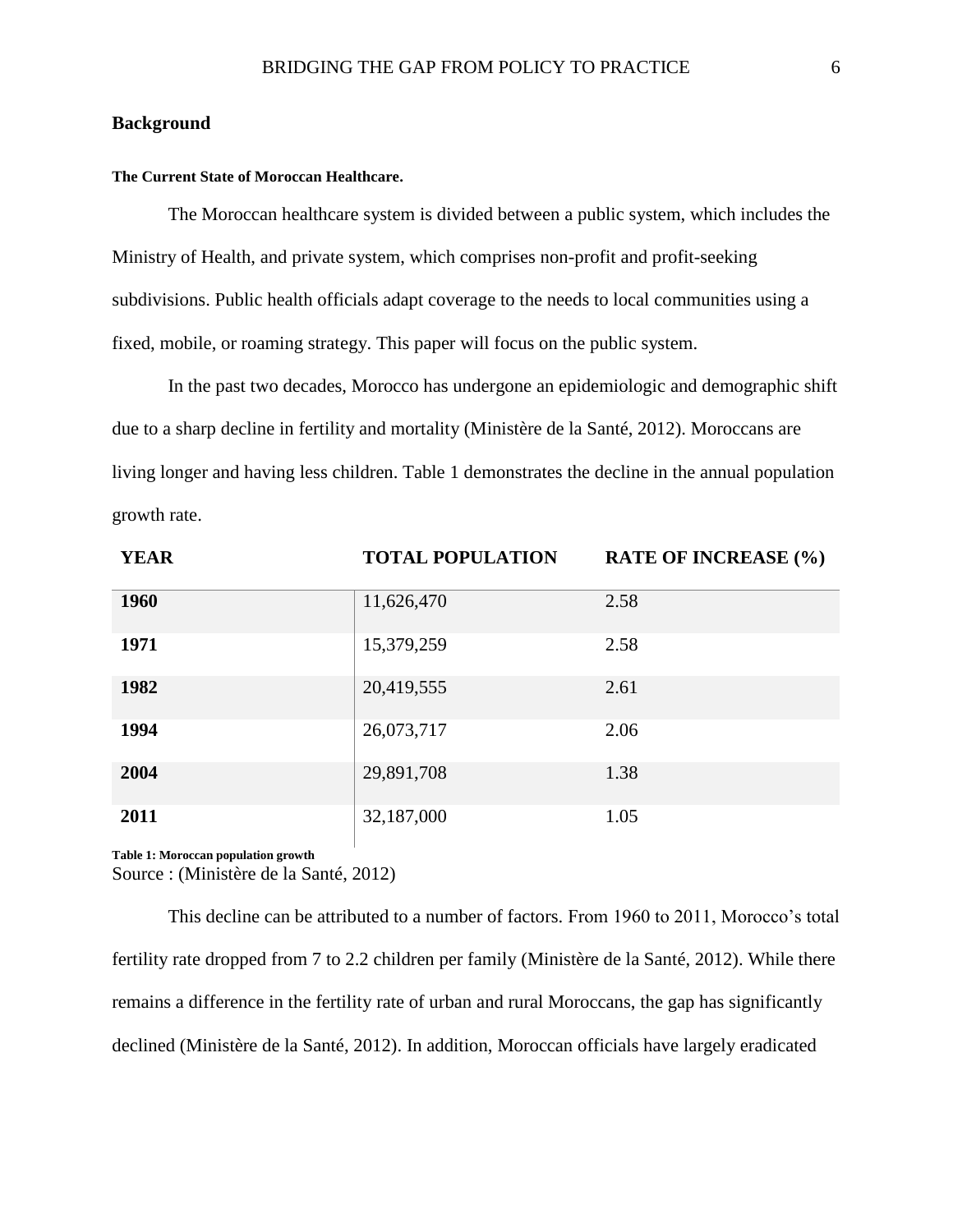most of the most lethal communicable diseases, including polio, trachoma, and malaria (Ministry of Health H. o., 2017).

Today, Morocco has a smaller proportion of children under 14, and a larger proportion of adults over 60 (Ministère de la Santé, 2012). Figure 1 provides information about the changing demographics of the Moroccan population. In the past two decades, Moroccan healthcare has improved drastically. According to the WHO, the maternal mortality ratio has dropped from 227 deaths per 100,000 live births to 112, and infant mortality has declined from 40 deaths per 1,000 live births to 30.2 (Oxford Business Group , 2016). In addition to maternal health, the prevalence of infectious diseases has notably plummeted across the country (Dinar & Belahsen, 2014).



**Figure 1: Moroccan demographic change** Source : (Ministère de la Santé, 2012)

Despite these promising improvements, healthcare in Morocco is staggeringly unequal. The Haut Commissariat au Plan (HCP), a Moroccan institution charged with evaluating policy through research, and the Enquête Nationale sur la Consommation et les Dépenses, a national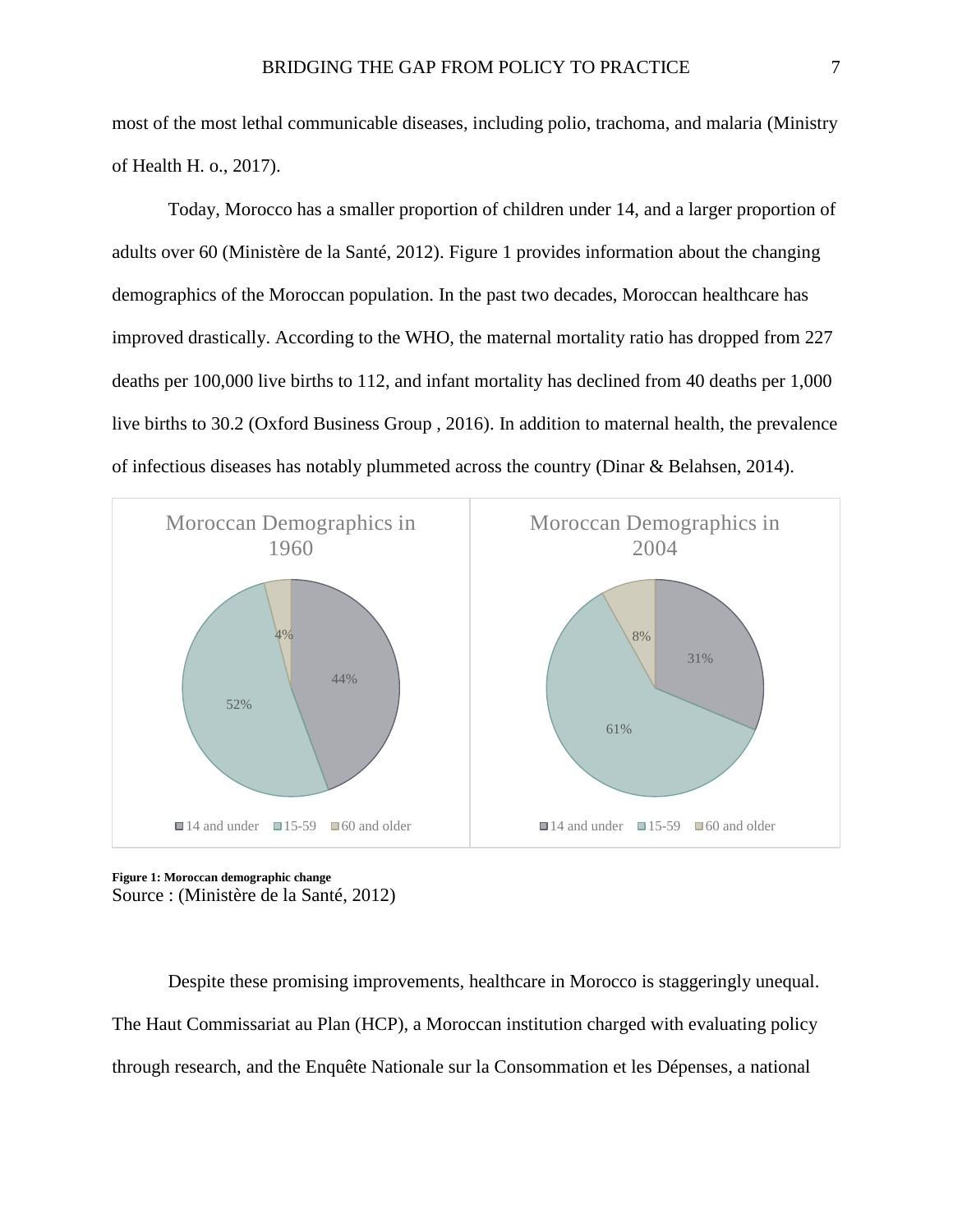economic survey, allow public health officials to view the per capita ratio of urban to rural health spending. The statics reveal spending in urban areas is more than double rural areas. Table 2 demonstrates the national expenditure on healthcare and urban to rural ratio from 2000 – 2012.

| <b>YEAR</b> | <b>NATIONAL</b> | <b>URBAN</b> | <b>RURAL</b> | <b>RATIO U/R</b> |
|-------------|-----------------|--------------|--------------|------------------|
| 2000/2001   | 8,280           | 10,642(67%)  | 5,288 (33%)  | 2.01             |
| 2006/2007   | 11,233          | 13,894 (64%) | 7,777 (36%)  | 1.79             |
| 2012        | 19,267          | 23,687 (68%) | 11,101(32%)  | 2.13             |

**Table 2: Evolution of expenditure per capita (value in MAD and % of total expenditure)**

Source : (Boutayeb A. , 2011)

The impact of unequal health spending can be viewed by comparing urban and rural life expectancy. From 2000-2008, average life expectancy differed by over six years between urban and rural Moroccans (Boutayeb A. , 2011).



**Figure 2: Evolution of life expectancy at birth in Morocco** Source : (Boutayeb A. , 2011)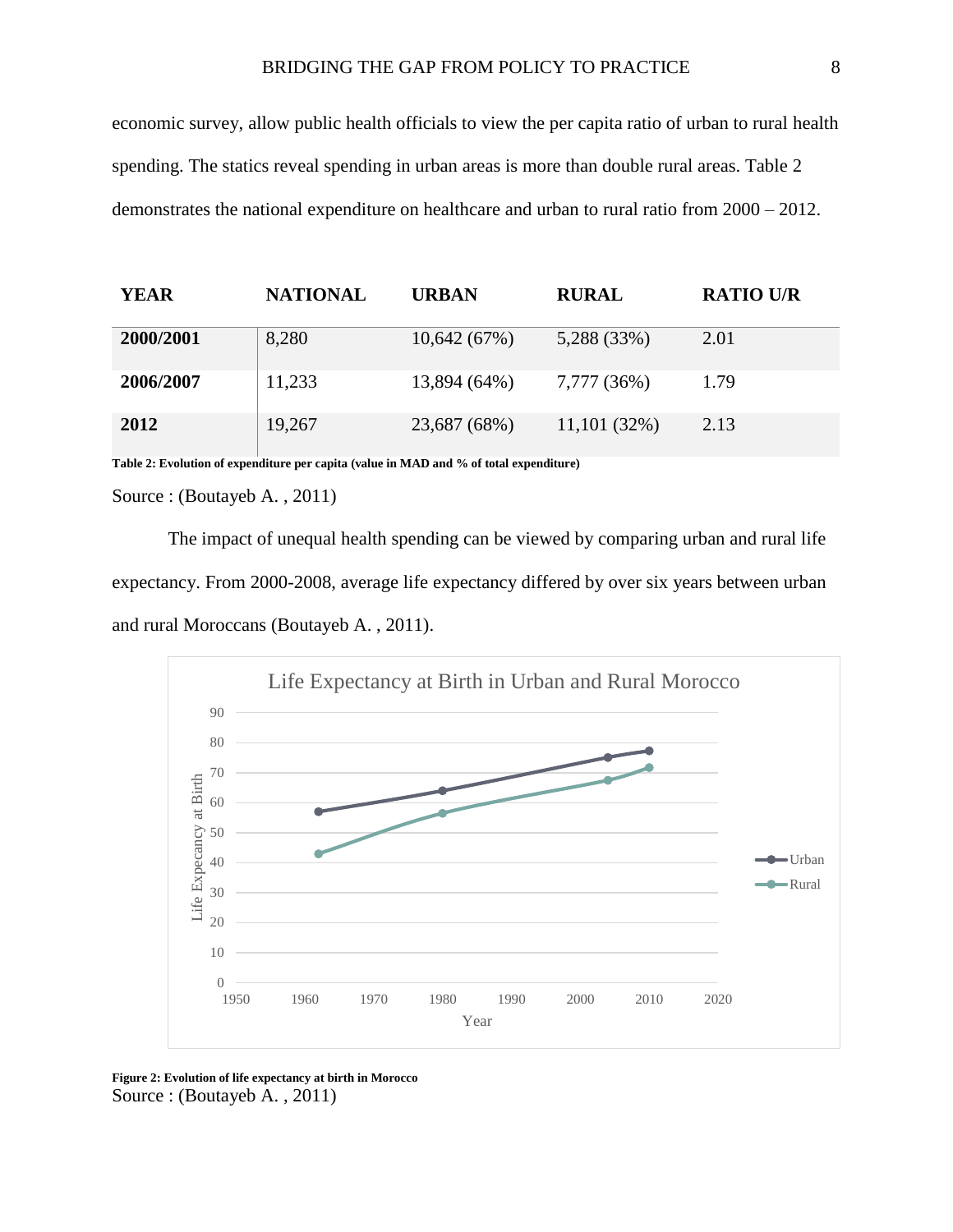#### <span id="page-10-0"></span>**Morocco's Strategic Plan.**

In 2006, Morocco launched Vision 2020, its long-term strategy to improve the health system by

2020. The 2012-2016 phase comprised the following seven axes:



The current phase of the Vision 2020 strategy makes non-communicable diseases, which account for about 75% of deaths in Morocco (Dinar & Belahsen, 2014), a top priority for the Ministry of Health. The Ministry is currently working to improve care, expand access, and spread information to curb the spread of chronic disease.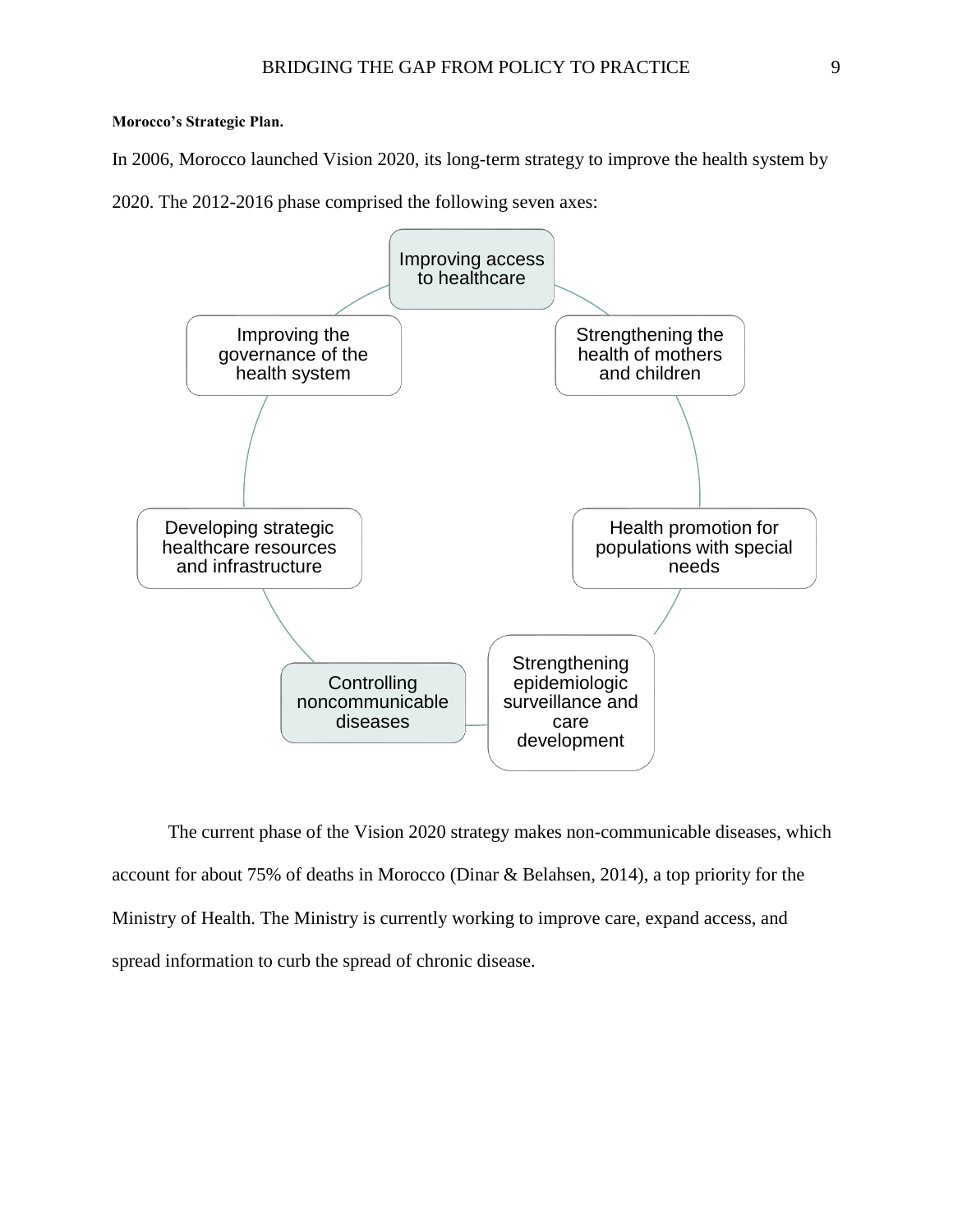#### **Literature Review**

#### <span id="page-11-1"></span><span id="page-11-0"></span>**Type 2 Diabetes**

Lifestyle has changed in Morocco, a country which has witnessed rapid development. Evidence of the change in lifestyle and demographics can be seen in the leading causes of death, which now include cancer, heart disease, and diabetes (Ministry of Health E. , 2017). The increase in type 2 diabetes prevalence may also be due to changes in monitoring and diagnostic criteria (Berraho, et al., 2012). Currently, 80% of the world diabetic population lives in low- and middle-income countries such as Morocco (Dinar & Belahsen, 2014). Around 9% of adults in Morocco are diabetic and 90% of cases are type 2 (Dinar & Belahsen, 2014). 37% of diabetics are supported by the Ministry of Health with free medications and consultations (Dinar & Belahsen, 2014). According to the Head of Noncommunicable Disease at the Ministry of Health, there are currently 650,000 diabetic who reply on the public health system for their treatment (Ministry of Health H. o., 2017). In total, two million people rely on the public health system (Ministry of Health H. o., 2017).

According to Professor and Doctor Belkhadir, an endocrine, nutrition, and diabetes specialist, who is also the President of the Moroccan League for the Fight Against Diabetes, approximately 40% of diabetics in Morocco are not aware of their condition (Belkhadir, 2017), a figure that is especially troubling considering all parts of the body suffer the repercussions of poorly controlled diabetes, which can lead to neuropathy, cardiovascular disease, and retinopathy (Dinar & Belahsen, 2014). In the MENA region, over half of diabetics have not been tested or received care for their condition (Belkhadir, 2017). While this is a global problem, considerably more diabetics are under the auspices of medical professionals in Europe, where less than 30% of diabetics are unaware of their condition (Belkhadir, 2017).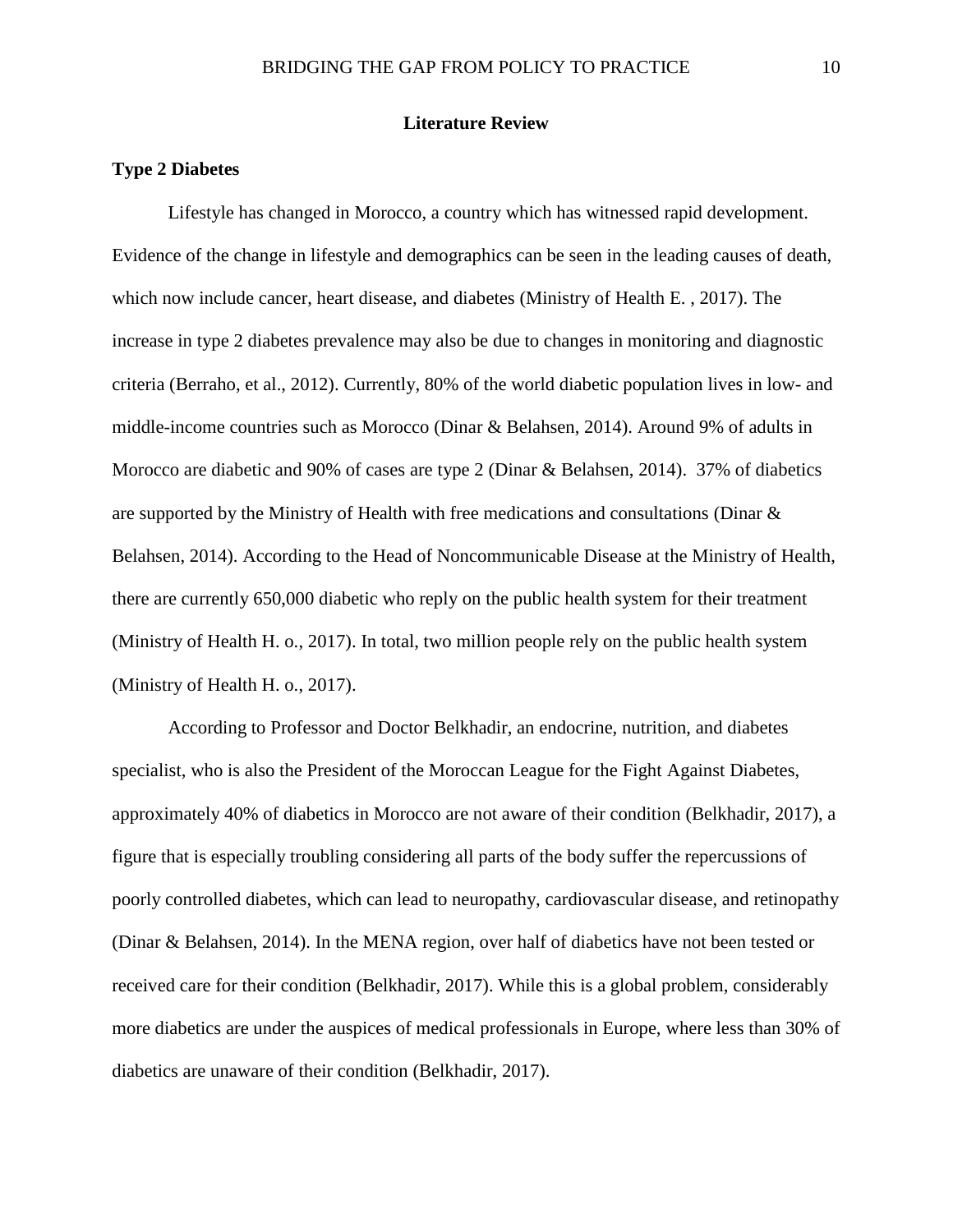Complications from type 2 diabetes are one of leading causes of non-traumatic lower limb amputations, blindness, and renal failure (Dinar & Belahsen, 2014). Although urban areas experience a slightly higher prevalence of type 2 diabetes, low-income people living in rural areas may be less prepared to pay for prolonged treatment, putting them at a high risk for developing comorbidities (Boutayeb A. , 2011). Generally, old age, female gender, low education, and low-income people are at the highest risk of developing comorbidities (Boutayeb A. , 2011). The Ministry of Health reported that from 2001-2010, 5.6% of deaths in Morocco were diabetic people, a figure that is especially alarming in light of comorbidities (Ministère de la Santé, 2012). Because of comorbidities, officials must also consider death due to cardiovascular disease, which most often arises as a complication of poorly controlled diabetes (Dinar & Belahsen, 2014). The prevalence of hypertension among diabetics is nearly twice that of the general, non-diabetic population (Dinar & Belahsen, 2014). On the other hand, poorly controlled hypertension patients are also at risk for diabetes (Ministry of Health E. , 2017). According to the Head of Cardiovascular Health at the Ministry of Health, collaboration with policy makers from the Department of Diabetes Care is vital (Ministry of Health E. , 2017). Despite the importance of controlling diabetes to prevent complications, research has shown that only 24% of people with diabetes are able to adequately control their condition (Dinar & Belahsen, 2014).

Due to the chronic nature of diabetes and the risks of serious complications, care must be protracted and regular, placing an especially high burden on global health systems (Boutayeb, Lamlili, Boutayeb, & Saber, 2013). Health economists estimate the average per capita direct cost of type 2 diabetes in Morocco to be between US \$259 and US \$830, a figure which includes insulin, oral drugs, and other diabetes treatments (Boutayeb, Lamlili, Boutayeb, & Saber, 2013).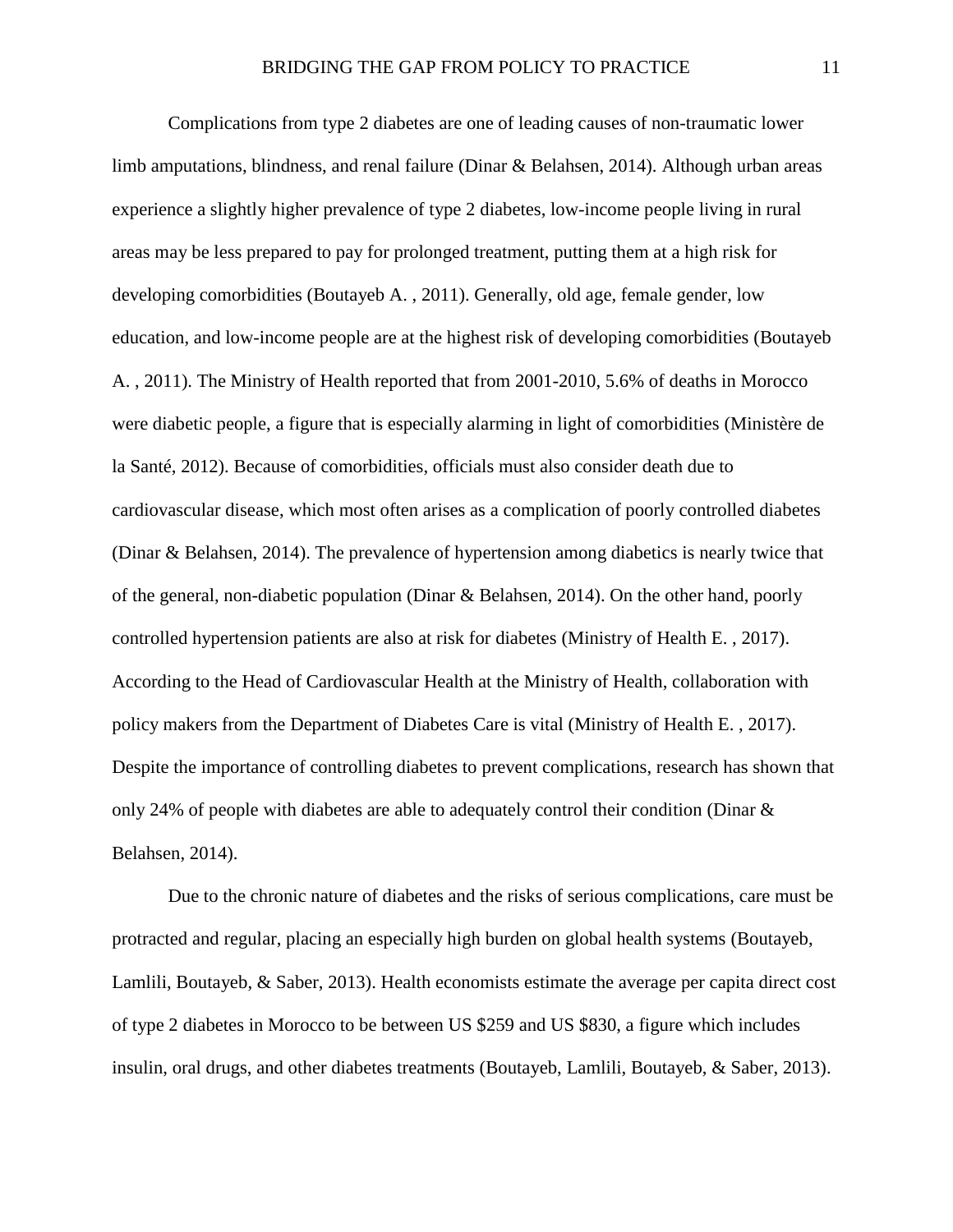The per capita indirect cost of diabetes, including foregone earnings due to premature death or disability, was estimated to be around US \$1113 (Boutayeb, Lamlili, Boutayeb, & Saber, 2013). Dr. Belkhadir stressed the impact of comorbidities on the cost of caring for type 2 diabetes (Belkhadir, 2017). With microvascular complications, the cost of treating a diabetic patient grows by 50% (Belkhadir, 2017). With hypertension, the cost doubles (Belkhadir, 2017). With both microvascular complications and hypertension, two common comorbidities, the cost of treatment typically triples (Belkhadir, 2017).

The Head of Noncommunicable Diseases at the Ministry of Health explained that officials are working to integrate diabetes care into existing primary care facilities, with the goal of developing a more comprehensive and systematic screening program nationwide (Ministry of Health H. o., 2017). In addition to blood pressure monitors, the Ministry is working to ensure all facilities have a functioning glucometer (Ministry of Health H. o., 2017). One of his top projects this year is to map the distribution of diabetes risk factors, including obesity and hypertension (Ministry of Health H. o., 2017).

#### <span id="page-13-0"></span>**Health Literacy and Communication**

An estimated 50 percent of a person's health status can be attributed to lifestyle habits (Zarcadoolas, Pleasant, & Greer, 2006), a fact which heightens the importance of health literacy. In addition to expanding access to tangible care, Moroccan officials have sought to expand access to health information through advertising. Health communication should accomplish two primary goals: increase demand for necessary healthcare and encourage healthy lifestyle choices.

Health communication includes text, pictures, graphics, and spoken language. Although functional literacy, the ability to read and write, is not required for health literacy, the two are closely connected. For example, a low degree of functional literacy limits an individual's ability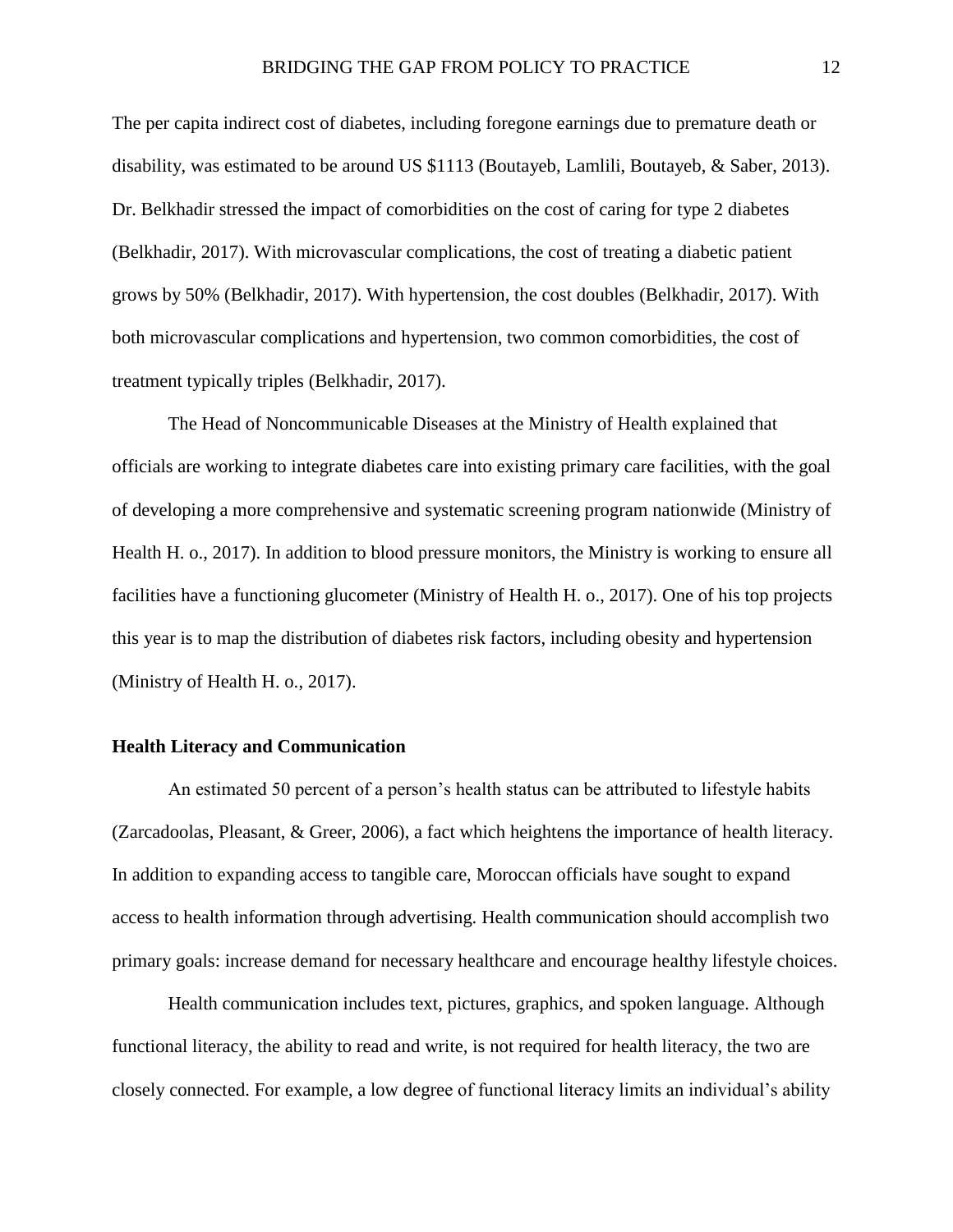to read a pill bottle, consent form, health advisory, or warning label (Zarcadoolas, Pleasant, & Greer, 2006).

Health literacy is particularly important to prevent communicable diseases and comorbidities. Health officials must focus on both primary prevention, which is executed before an individual develops an illness, and secondary prevention, which seeks to stop patients with chronic disease from developing complications or co-morbidities (Belkhadir, 2017).

In terms of media strategy, numerous health campaigns in the United States<sup>1</sup> have used top-down models of health communication, which aim generic advertisements at broad and diverse audiences. Research has repeatedly demonstrated the shortcomings of this one-size-fitsall public health strategy (Zarcadoolas, Pleasant, & Greer, 2006). Instead, carefully targeted and culturally conscious health messages are most effective at achieving behavior change.

In June of 2015, Morocco spent 15 million dirhams (1.5 million USD) to launch an awareness campaign about diabetes and healthy behaviors (Dinar & Belahsen, 2014). Through diabetes awareness videos and commercials aired on television, the Ministry of Health seeks to reach a wide audience. Morocco also celebrates World Diabetes Day along with the international community with a day-long campaign. In the past, the Ministry of Health has carried out campaigns about diabetes and Ramadan, diabetes prevention, and diabetes management (National Diabetes Awareness Campaign , 2015). Outside of the Ministry of Health, televised health programs on the news are popular among many Moroccans. Nabil Ayachi is one such doctor who hosts a daily healthcare program covering topics from super foods to triglycerides.

 $\overline{a}$ 

<sup>&</sup>lt;sup>1</sup> Although I would prefer to cite more relevant health communication research, I was unable to find high quality studies from Morocco.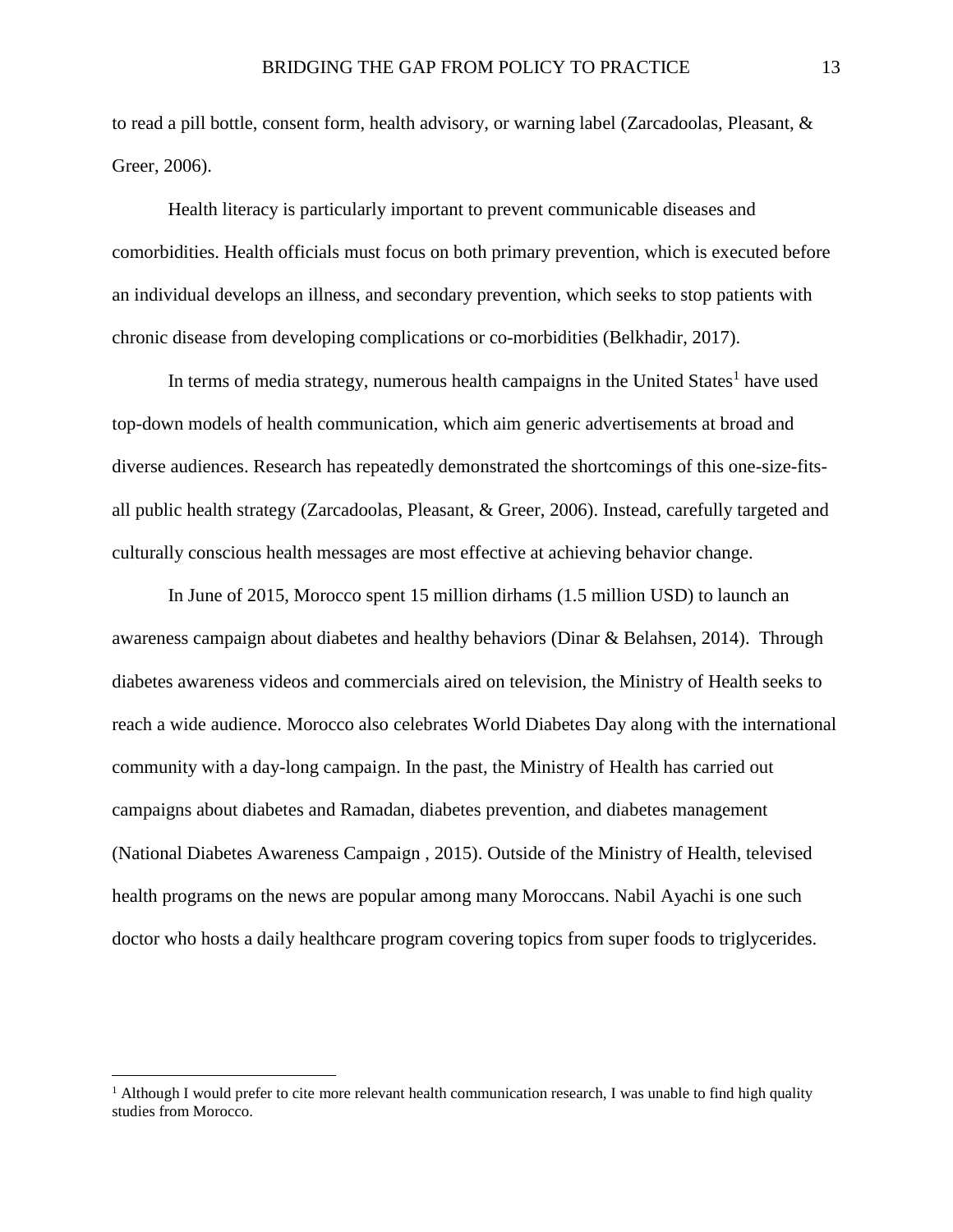#### <span id="page-15-0"></span>**Human Resources and Healthcare Facilities**

While the Ministry of Health has expanded access to public healthcare, facilities often lack the human resources to meet demand. In some rural communities, RAMED coverage is near irrelevant because medical infrastructure and personnel are lacking even for those who can pay. These medical shortages existed before RAMED expanded health coverage to over nine million people (Oxford Business Group , 2016). These beneficiaries are an additional strain on an already weak system.

In 2012, Morocco had 0.62 doctors for every 1,000 inhabitants; its Vision 2020 goal is to reach one doctor for every 1,000 inhabitants (Oxford Business Group , 2016). To achieve this goal, the government has set out to train 3,300 doctors each year (Ministère de la Santé, 2012). In practice however, about 900 doctors graduate from the five Moroccan public medical universities annually, less than one third of Morocco's goal, and the vast majority of them have chosen to work in urban areas (Oxford Business Group , 2016).

As the leading causes of death have changed in Morocco, so too must the medical capabilities of new doctors and facilities. In many rural communities, access to care for widespread chronic illnesses is lacking. Nationally, there are about 200 endocrinologists, a number insufficient to combat Morocco's diabetes epidemic (Dinar & Belahsen, 2014). Of these doctors, 105 work in the public sector (Berraho, et al., 2012). Unfortunately for those living in rural areas, 60% of endocrinologists are located in the Casablanca-Rabat axis, and very few work in the middle region, where the prevalence of diabetes hovers around 10% (Berraho, et al., 2012). Of general doctors, only 24% work in rural areas of Morocco (Oxford Business Group , 2016).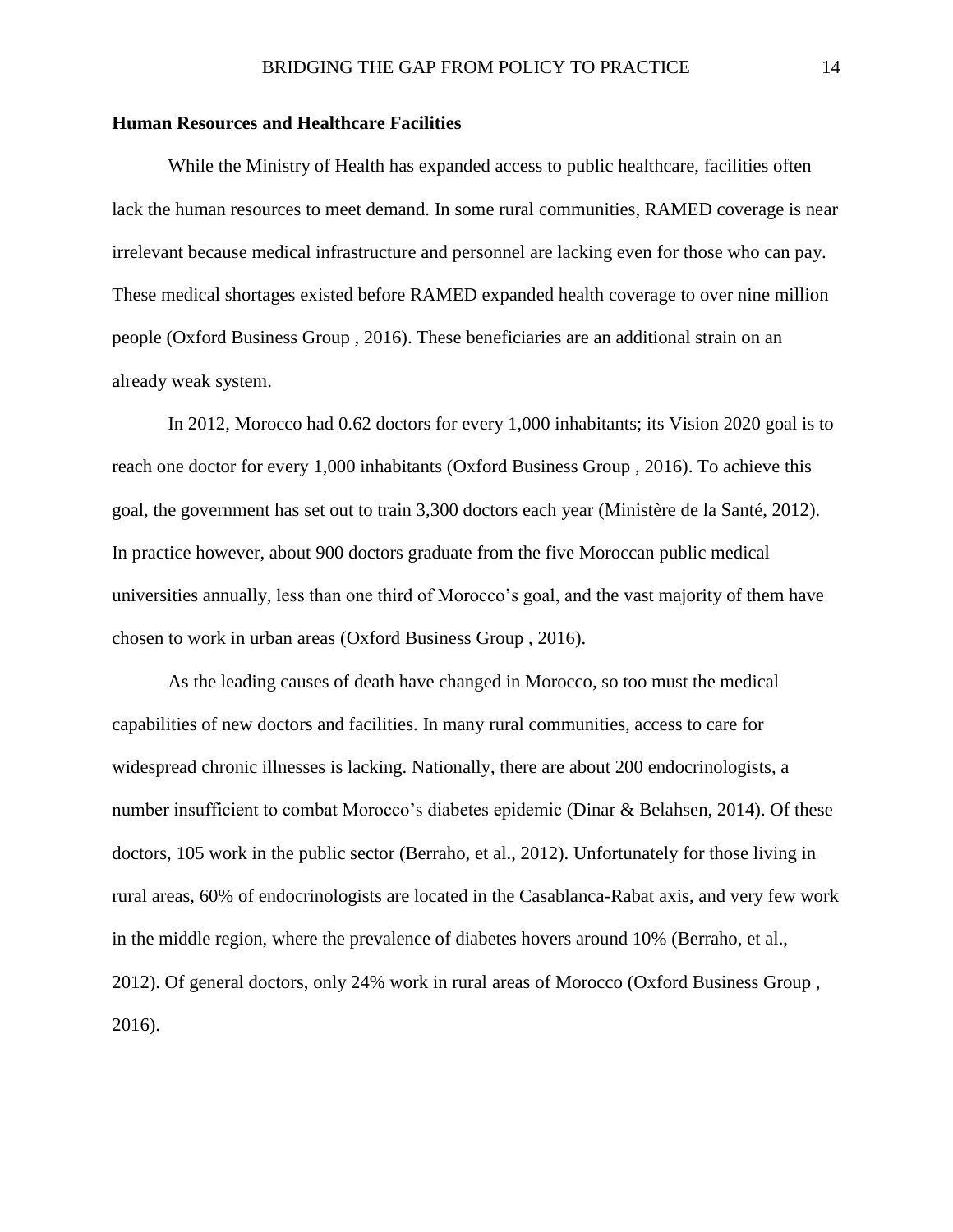To combat the rise of chronic disease, Morocco has made headway expanding healthcare capabilities. The Ministry of Health has focused on training diabetes and hypertension specialists through nationwide training sessions (Ministry of Health H. o., 2017). In 2005, Morocco established 46 new monitoring and diabetes care units, all of which are equipped with advanced medical technology to measure blood glucose, urinary parameters, and hemoglobin (Dinar & Belahsen, 2014). However, these monitoring centers are unequipped to deal with the full burden of diabetes.

Furthermore, Morocco has increased the supply and accessibility of diabetes treatment and secondary prevention methods. According to a Pharmacy Specialist from the Ministry of Health, hospital and medical center administrators report to the Ministry every three months about their supply levels (Ministry of Health P. , 2017). The Ministry then buys and distributes the drugs, including diabetes and hypertension medications, a system that ensures even rural medical centers are equipped with secondary prevention mechanisms (Ministry of Health P. , 2017).

The Ministry of Health also organizes medical caravans that target communities far from healthcare facilities (Obtel, 2017). The caravans primarily seek to increase diabetes and hypertension screenings, to ensure more people are aware of their condition and can engage in secondary prevention (Obtel, 2017).

Regardless of their technological capabilities, many hospitals and medical centers in Morocco suffer from inefficient management and poor administration, a reality that bears fatal implications for patients. Social media has placed a spotlight on the decrepit and sometimes fetid conditions of public hospitals, with many patients and their families posting pictures and videos on Facebook of leaking roofs, broken hospital beds, overflowing toilets, and wailing patients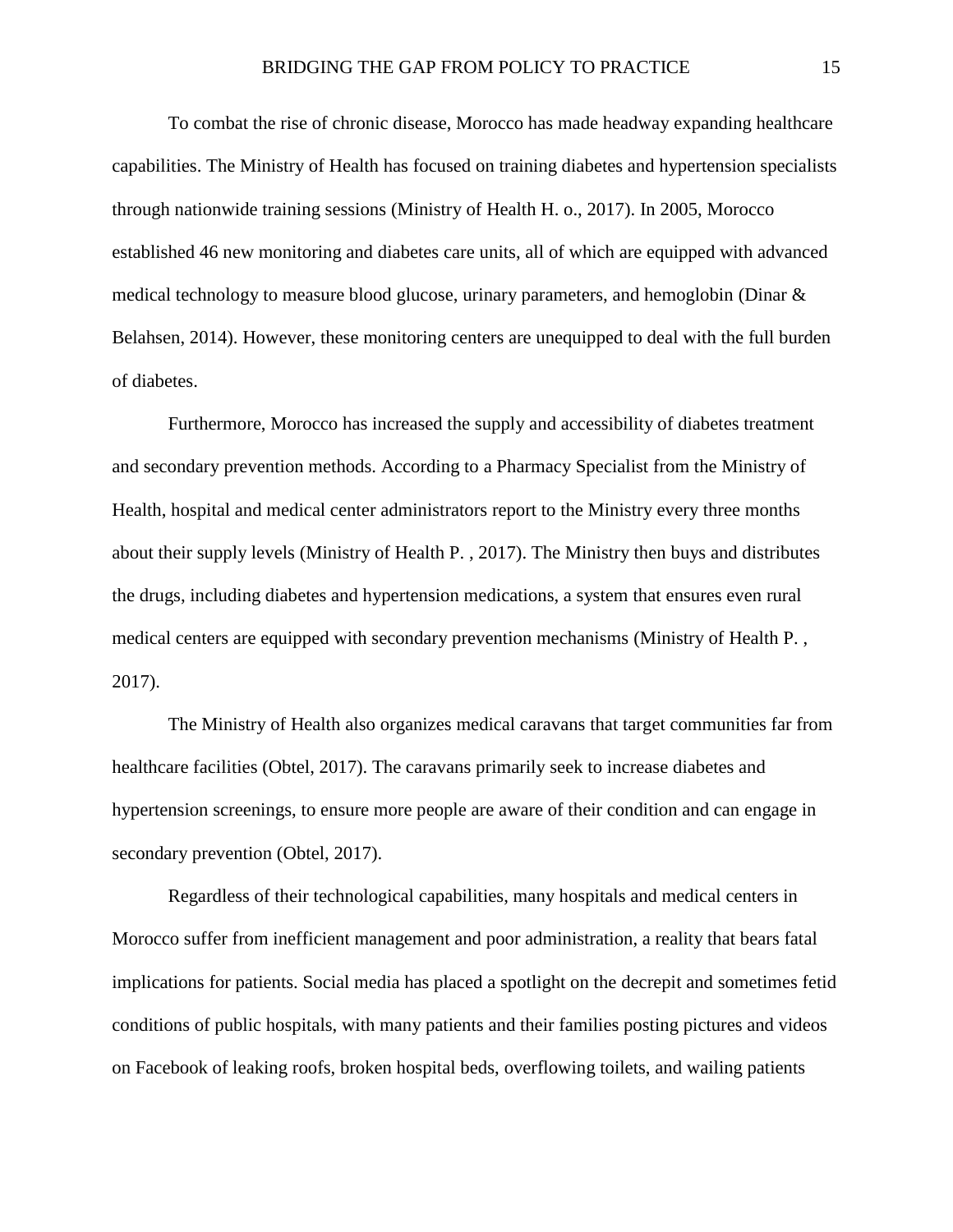ignored by doctors. According to the Head of Noncommunicable Diseases at the Ministry of Health, policy makers are working to strengthen the public-private partnership in Morocco to give patients more options when hospitals are at capacity (Ministry of Health H. o., 2017).

In addition, the public health sector is one of the most corrupt in Morocco. Corruption exists among policy makers and administrators. Because this paper concerns rural people's ability to access care at the local level, it will focus on hospital-based corruption as this is most visible to patients. According to Dr. Obtel, a physician and health economist, the Ministry of Health, along with Moroccan society, is making strides to eliminate the practice of bribery through the courts (Obtel, 2017). Institutional problems, such as long wait times in many public facilities, encourage patients to engage in bribing security guards or other low-level staff members (Obtel, 2017). To combat bribery, officials at the Ministry of Health have developed a toll-free number that patients and healthcare providers can call if they notice bribery in a medical facility (Ministry of Health H. o., 2017). According to the Head of Noncommunicable Diseases at the Ministry of Health, the prevalence of bribery has significantly reduced in recent years (Ministry of Health H. o., 2017).

#### <span id="page-17-0"></span>**Health Coverage and RAMED**

In Morocco, primary healthcare is dispensed for free at public hospitals, health centers, and clinics across the country. Primary healthcare comprises vaccinations, perinatal care, medical consultations, in addition to a special diabetes program. According to Dr. Obtel, the Ministry of Health's diabetes system is vital for patients to get free medication, diabetes followup visits, and cardiological consultations to avoid complications (Obtel, 2017). According to the Head of Cardiovascular Care at the Ministry of Health, Morocco also has a program to ensure all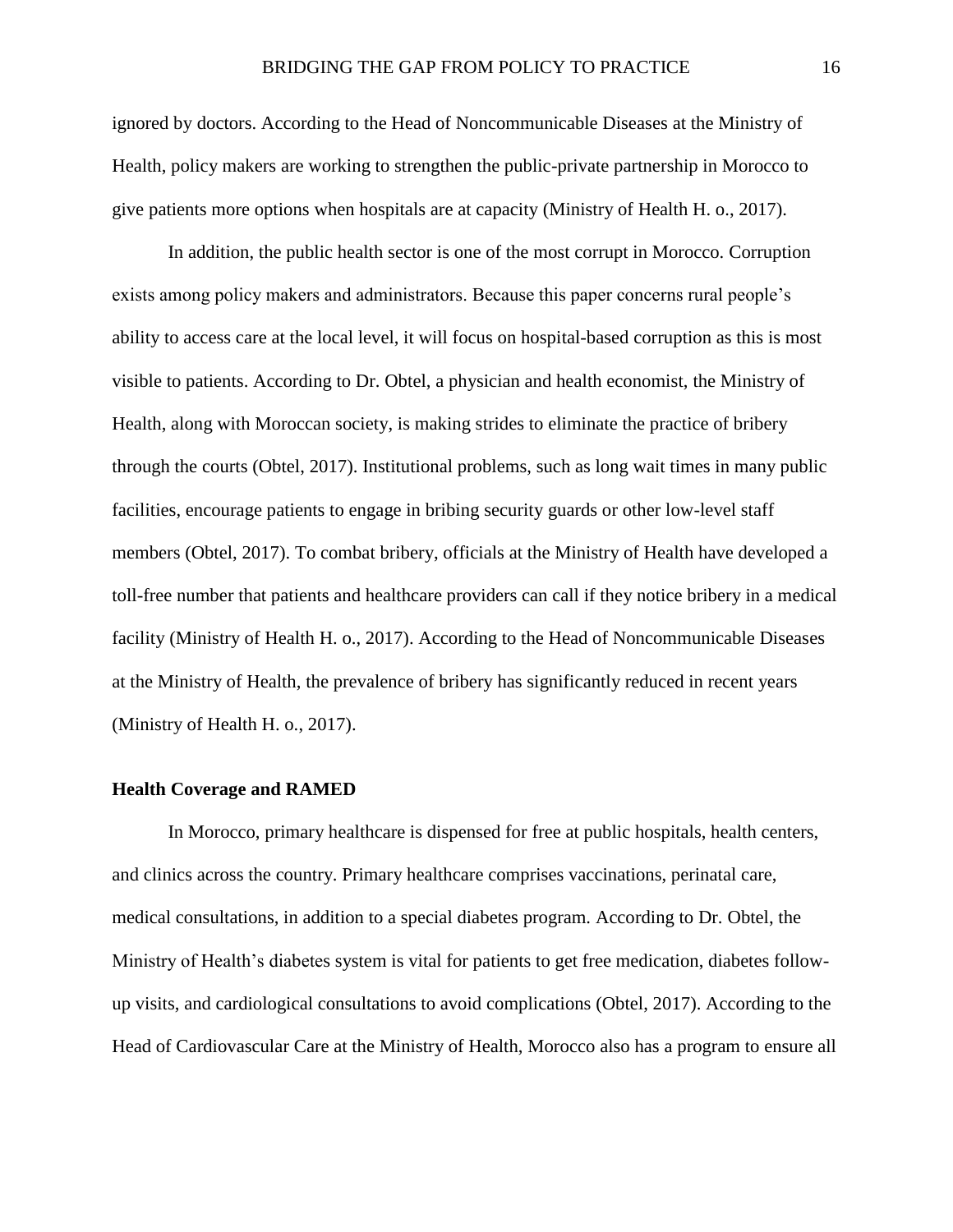individuals are able to access hypertension medications and consultations for free (Ministry of Health E. , 2017).

More expensive medical interventions, including most surgeries and elective procedures, are classified as secondary or tertiary healthcare, neither of which is covered for free. For example, a diabetes patient in Morocco without any insurance could obtain diabetes medication and consult with a doctor for free at public facilities. The patient would have to pay out of pocket for other items and services necessary to control diabetes, including laboratory tests, lancets, reagent strips, urine strips, and a glucose meter (Boutayeb A. , 2011). If the patient suffered a complication of diabetes, such as a heart attack, the life-saving surgery would be extremely expensive at a public facility. As the leading causes of death in Morocco have changed from communicable to non-communicable diseases such as cancer and hypertension, which often require costly and invasive procedures, affordable access to secondary and tertiary healthcare is vital for the low-income population.

Morocco has made strides in the last two decades, launching a mandatory health insurance package (Assurance Maladie Obligatoire: AMO) for public and private sector employees, a health coverage scheme for low-income households (Régime d'Assistance Médicale: RAMED), and an insurance program for individuals (Medical Insurance for Independents: MII) (Boutayeb A. , 2011). According to the Ministry of Health, insurance coverage reached 60% of the population in 2015, a number which is expected to rise (Boutayeb A. , 2011).

This paper will focus on RAMED, as it was the most commonly used form of health coverage among survey respondents in Tarmilat and Oulmes. In 2009, the Ministry of Health launched RAMED, to provide coverage for low income Moroccans who lack the means to obtain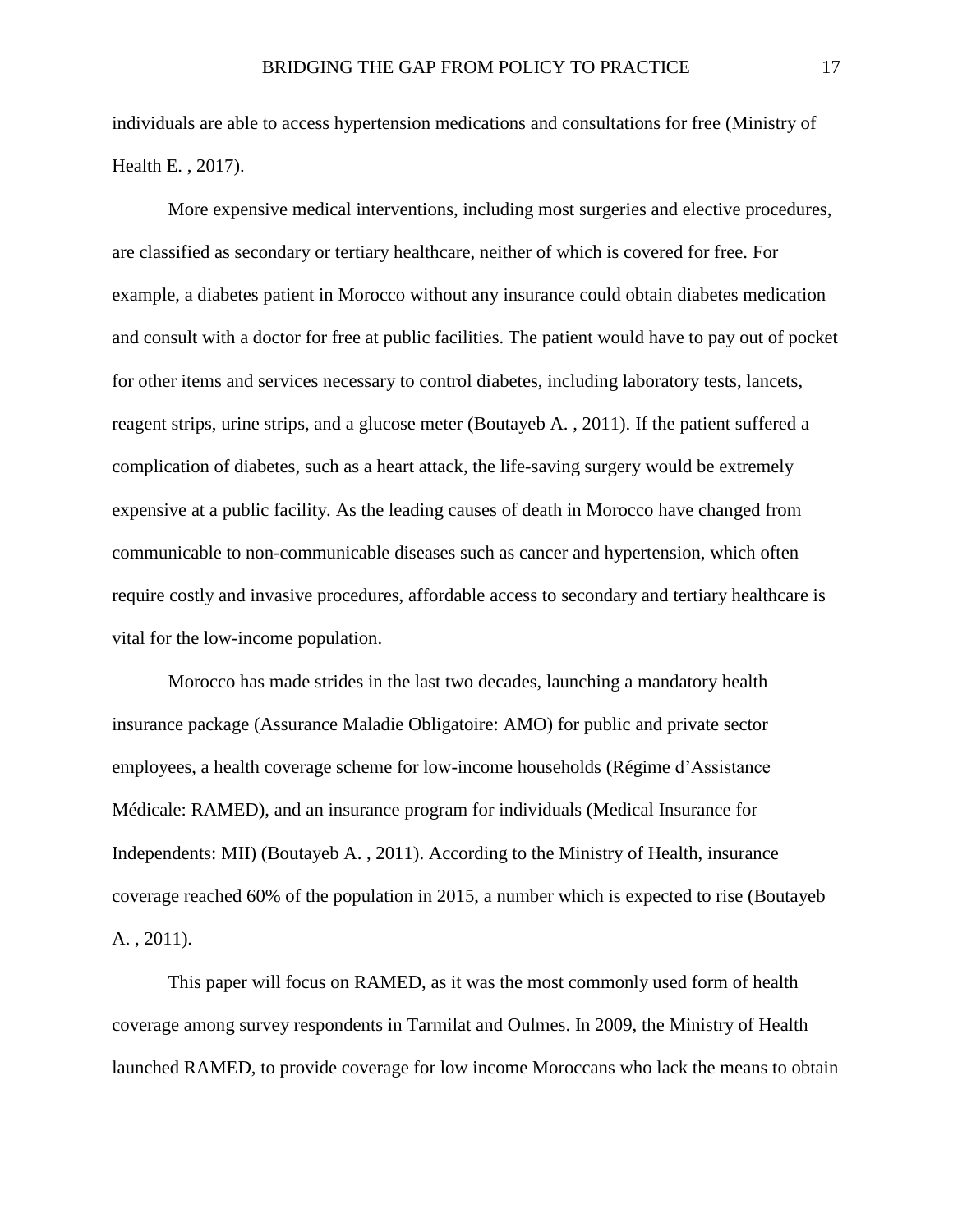secondary care. Originally launched as a pilot program in the Beni Mellal region, RAMED was expanded to the rest of the country in 2012. The Ministry of Health is the primary funder of the program, contributing 1 billion dirhams (105 million US dollars) in 2016. According to a Pharmacy Specialist from the Ministry of Health, RAMED is also financed through medical device taxes (Ministry of Health P. , 2017). Beneficiaries make an annual contribution of 120 dirhams (US \$12) per person or 600 dirhams (US \$63) per household (Dinar & Belahsen, 2014). According to Dr. Obtel, public hospitals and medical centers finance the care of RAMED patients from their individual budgets; the Ministry of Health then sends a reimbursement (Obtel, 2017).

Financially, the Ministry of Health is strained to cover the cost of the program. In 2012, public health officials launched RAMED with the goal of expanding health coverage to 8.5 million people, making up 28% of Morocco's population (Dinar & Belahsen, 2014). Yet by December 2015, 9.2 million people were RAMED beneficiaries, exceeding the initial target by almost one million (Dinar & Belahsen, 2014) and demonstrating the vast demand for health coverage among the low-income population. According to Dr. Obtel, the Ministry of Health was financially and operationally unprepared to handle the number of beneficiaries who signed up for the program (Obtel, 2017).

Compounding the existing economic issues, the vast number of current RAMED beneficiaries suffer from a chronic condition requiring costly and prolonged care such as diabetes or cancer (Obtel, 2017). Healthy young adults are significantly underrepresented among RAMED beneficiaries, a reality which makes the strategy of pooling risk impossible (Obtel, 2017). The large number of beneficiaries and their health status means that more funds are needed to pay for the scheme. Contributing to the Ministry of Health's financial strain, an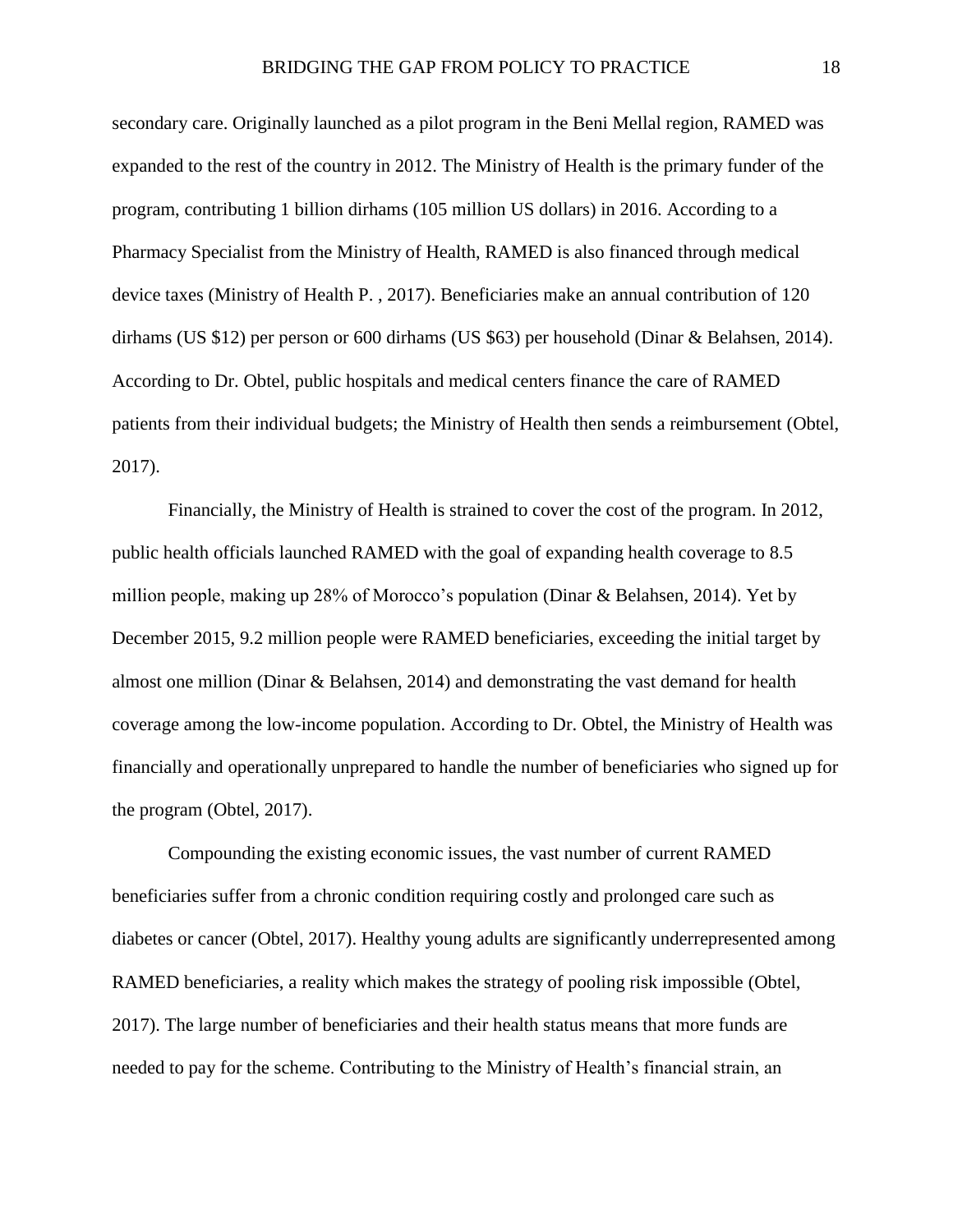estimated 700,000 existing beneficiaries have been unable to make their annual contribution (Oxford Business Group , 2016).

According to Dr. Obtel, due to the policy's budget miscalculation, public hospitals around the country are waiting on reimbursements from the Ministry of Health (Obtel, 2017). When hospitals admit a RAMED beneficiary, the facility loses money from its budget (Obtel, 2017). In some instances, RAMED patients are blocked from care in public hospitals because of their insurance; there is mistrust that the Ministry of Health will accurately reimburse hospitals for the care of a RAMED patient (Obtel, 2017). In the meantime, the number of RAMED beneficiaries continues to rise along with the rate of chronic disease.

#### **Analysis**

#### <span id="page-20-1"></span><span id="page-20-0"></span>**Methods**

To evaluate the Ministry's performance in combating chronic disease in rural Morocco, I conducted a qualitative, descriptive study of the Tarmilat and Oulmes area, a primarily Amazigh town near Khamissat. Nearly every household has electricity, a stove, and a television. Residents speak a mix of Moroccan Daija and Tamazight. Most families subsist from work at the Sidi Ali plant, or from agriculture.

I conducted interviews with 26 residents of Tarmilat and Oulmes, including 23 women and 3 men. I used a translator who is fluent in Darija, Tamazight, French, and English. In addition to translating, she helped me locate and select interviewees. I am proficient in Modern Standard Arabic and French, although fluent in neither, which allowed me a degree of participation and control over the interviews.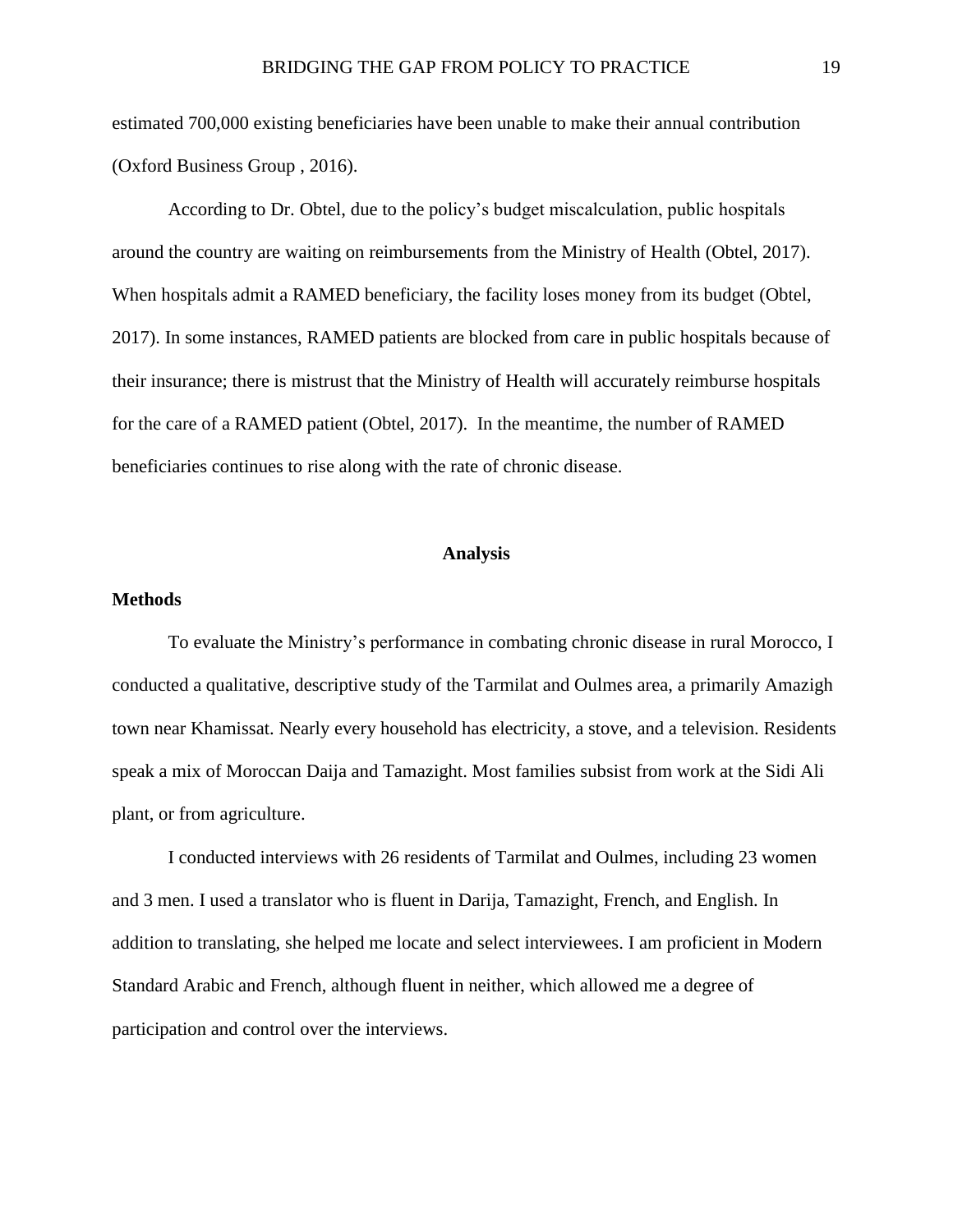To be included as subjects in my study, participants had to meet the following criteria: (1) maintain a permanent residence in Tarmilat or Oulmes for at least five years; (2) speak Tamazight, Darija, English, or French; (3) verbally consent to note-taking or use of a recording device during the interview; and (4) be above the age of 18. Before each interview, my translator explained my research project and asked for consent in the interviewee's native language (see Appendix D).

The majority of interviews were conducted in small groups of two people. In addition, I hosted a focus group with seven women. Interviewees were largely selected based on their availability, which accounts for the gender disparity, as most men were at work during the day. Some of the subjects, I met through my translator or friends. Others, I met on the street and struck up a conversation. Often after an interview, my subjects would refer me to a friend or family member who would be willing to speak with me.

I also visited the Oulmes Health Center, the closest public health facility for the residents of Oulmes and Tarmilat. It should be noted that the Oulmes Health Center is not a hospital. Although it is equipped with advanced medical technology, it lacks the capacity to care for a large number of people. When I first arrived, I took a tour of the facility with the Center Administrator. During the tour, I was able to interview him about healthcare in Oulmes. I later returned to shadow health practitioners at the Oulmes Health Center. While I was there, I interviewed a midwife and two nurses, one of whom specializes in diabetes care. With the verbal consent of patients, I was able to observe HIV tests, breast-cancer screenings, prenatal visits, diabetes check-ups, and hypertension prescription refills. If patients were available following one of these medical consultations, I asked them about their visit to assess communication between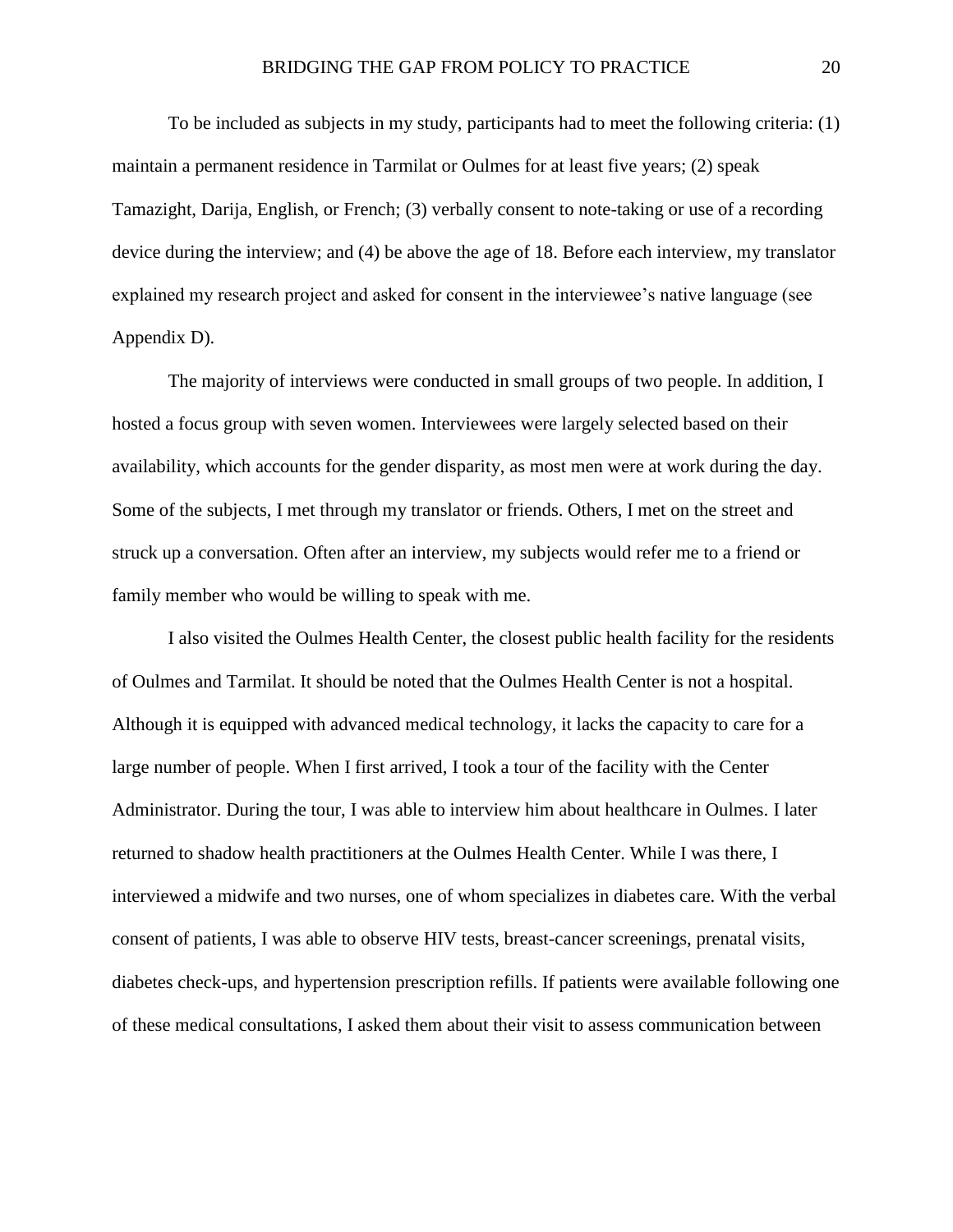doctor and patient. Independently of the medical center's staff, I spoke to patients in the waiting room, hallway, and those exiting the facility about their degree of satisfaction.

#### <span id="page-22-0"></span>**Findings**

#### <span id="page-22-1"></span>**Health Literacy and Communication**

The majority of my interviewees gained their healthcare knowledge through word-ofmouth. Although considerably less used, the second leading medium of health communication was television, followed by radio. Of my 26 interviewees, only two had ever used the internet. Neither internet user had ever searched for health information: one subject used it to read about history, and the other to search for cooking recipes. Despite the numerous pamphlets and brochures printed by the Ministry of Health at the Oulmes Health Center, only one of my interviewees recalled learning information about health from them.

Televised educational health programs were primarily accessed and used by literate people, and people with a health condition, all of whom reported enjoying them. Mariam, a 27 year-old literate woman reported using the television to learn about health information and health technology:

I like the shows. I learned from watching television how to hold my baby. Before I knew how, but now I know why it's important to hold the head higher…I also learned that the doctors can see the heart of the mom and her baby because they have new machines in the hospital. You can now go to the doctor and learn if you're having a boy or girl when you're still pregnant. (Mariam, 2017)

Five respondents including Mariam reported listening to Doctor Nabil Ayachi, making his television and radio programs the most commonly reported source of mass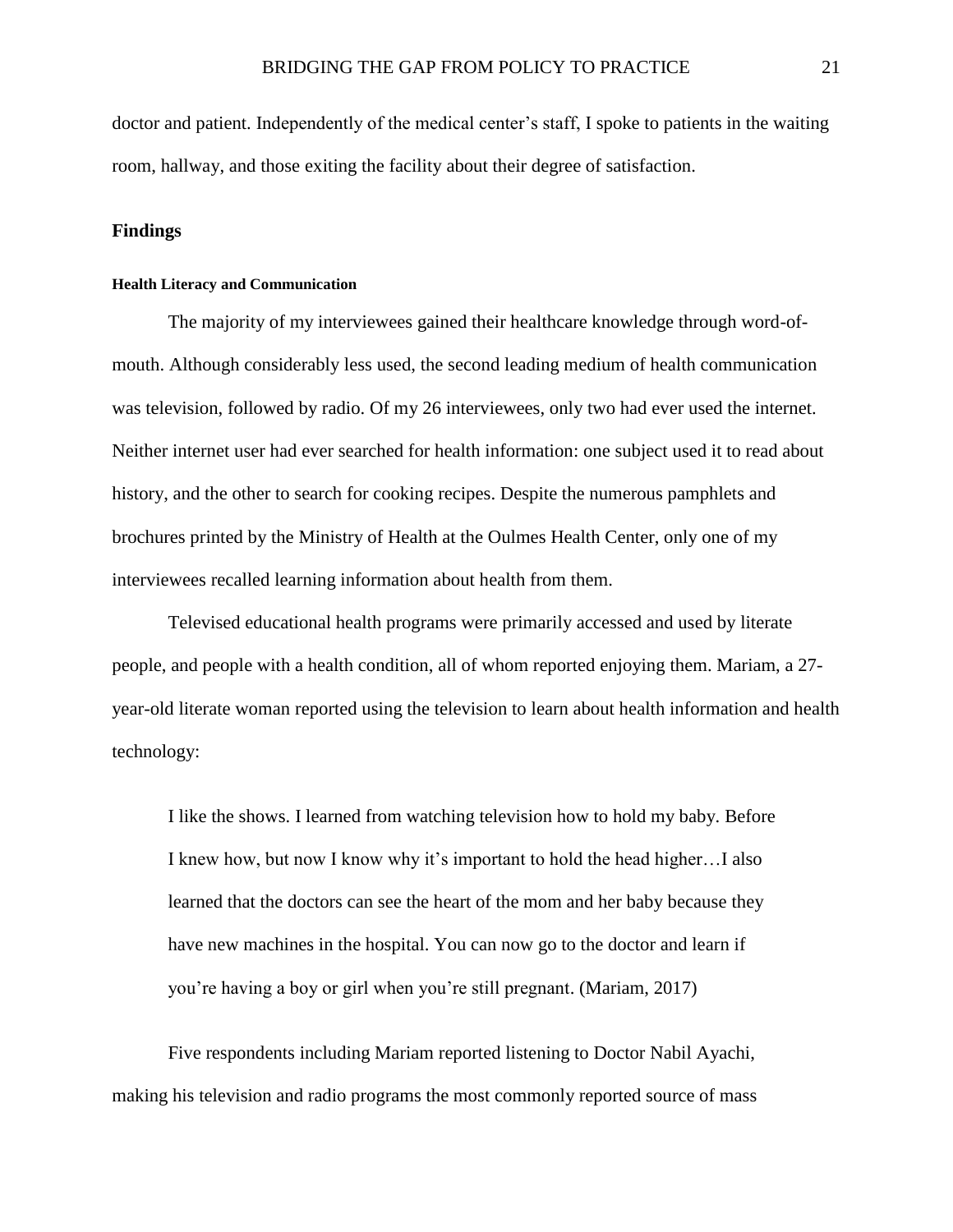media health information. I spoke to one 60-year-old diabetic woman, Majzuba, who had a basic understanding of her condition and the recommended health guidelines. When I asked about her source of information, she told me, "I saw some information on the news, but I also see Nabil Ayachi. He's on a show in the morning where he talks about health, especially diabetes" (Majzuba, 2017).

Other subjects reported seeing or hearing health communications, but had trouble recalling the specific doctor or program.

Of disease-free, illiterate subjects, all of whom were women, none reported understanding the health communications they had seen or heard. For example, Khadija, a 26 year-old disease-free, illiterate woman, told me that she recently saw a commercial on television about HIV/AIDS. However, when I asked her what she knew about the virus, she laughed and shook her head before responding, "I don't know anything. I saw the commercial on TV, but I forgot about it. I'm uneducated, so I don't know about this stuff" (Khadija, 2017).

Khadija's response was common among many women in Tarmilat and Oulmes who have been exposed to health communication through mass media, but unable to understand it. The commercials and programs were too advanced and complicated. Distribution was not the problem. Instead, it was content.

Outside of mass media strategies, I surveyed respondents about health information obtained from health professionals at the Oulmes Health Center or medical caravans. Although all respondents reported seeing or using a healthcare caravan at least once in their lives, none reported learning from the doctors there. The healthcare caravans were a supply of medication and diagnostic testing, rather than health communication.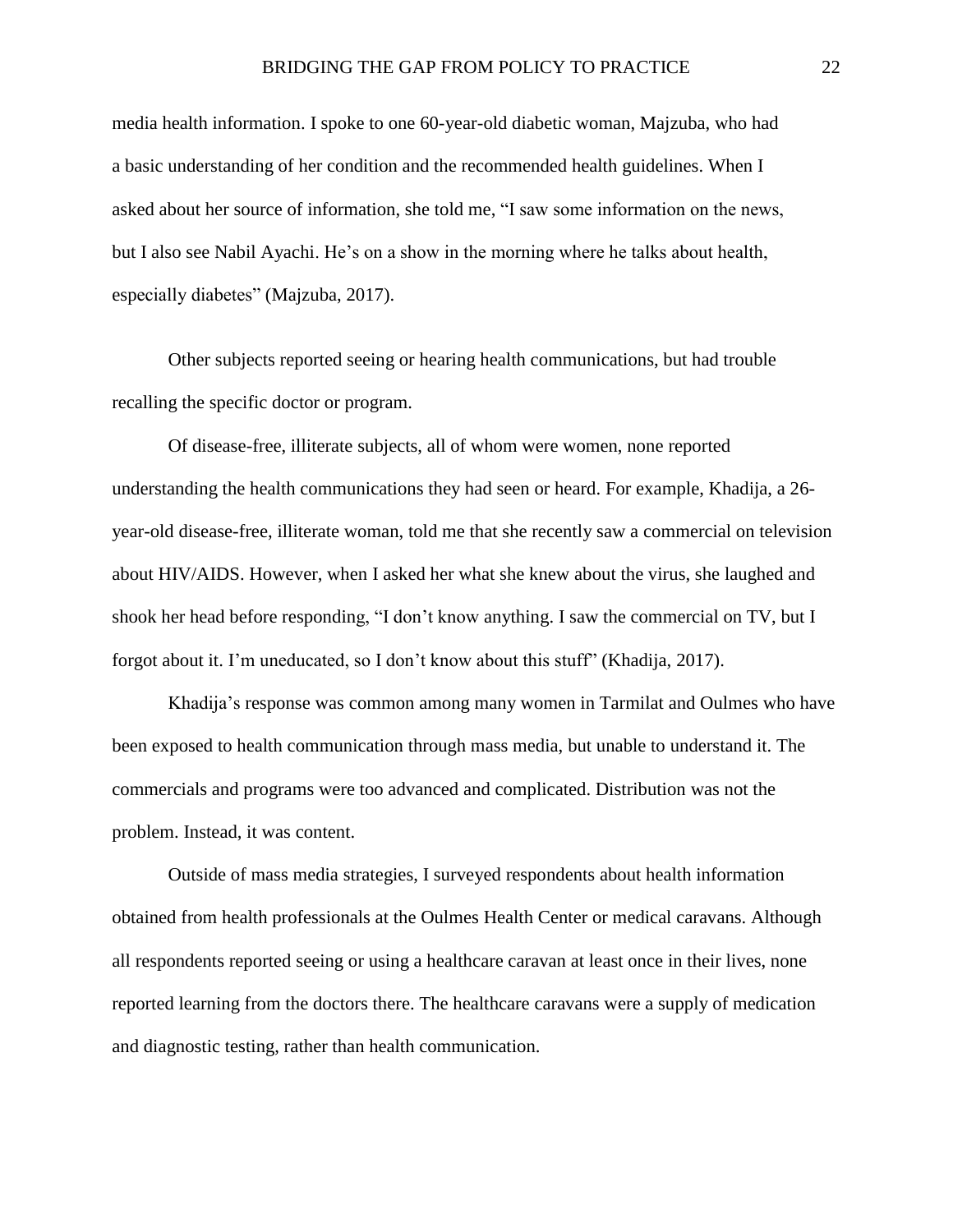When I toured the Oulmes Health Center, I was told about mothering classes which took place in a designated room. I requested to attend one of these classes, and received a feeble response about scheduling difficulties. I asked all 26 respondents if they had attended the classes; none were aware of the class's existence. Aziza, a 45-year-old illiterate woman responded to this question by saying, "No, no one told us about the mothering classes. This town is forgotten by everyone. No one cares to tell us anything" (Aziza, 2017).

As demonstrated by Aziza's response, the lack of health information was a source of resentment among respondents, connected to a larger issue of limited access to care and poor administration. The towns of Oulmes and Tarmilat lack adequate infrastructure. This is especially true of the medical center, an issue I will take up in more detail in the upcoming section. For Aziza and many others, healthcare is yet another governmental dissappoinment.

To assess current health knowledge, I asked all respondents to explain the causes of diabetes, and whether it is preventable. Seven respondents were unaware that diabetes is a preventable condition. Among respondents who believed in the prevention of diabetes, many harbored other misconceptions about its causes and recommended prevention behaviors.

The most common misconception about type 2 diabetes concerned its degree of heritability. Even among respondents who believed in the preventability of type 2 diabetes, many drastically underestimated the impact of lifestyle prior to contracting the disease. Majda, a 36 year-old, partially literate, disease-free woman told me, "If your father has it, you have it. That's it. There's nothing you can do to stop or prevent it." (Majda, 2017).

Another common misconception was the conflation of type 1 and type 2 diabetes. Fatima, a 60-year-old diabetic woman told me, "No, I don't think you can prevent it, because I heard some babies are born with it" (Fatima, 2017).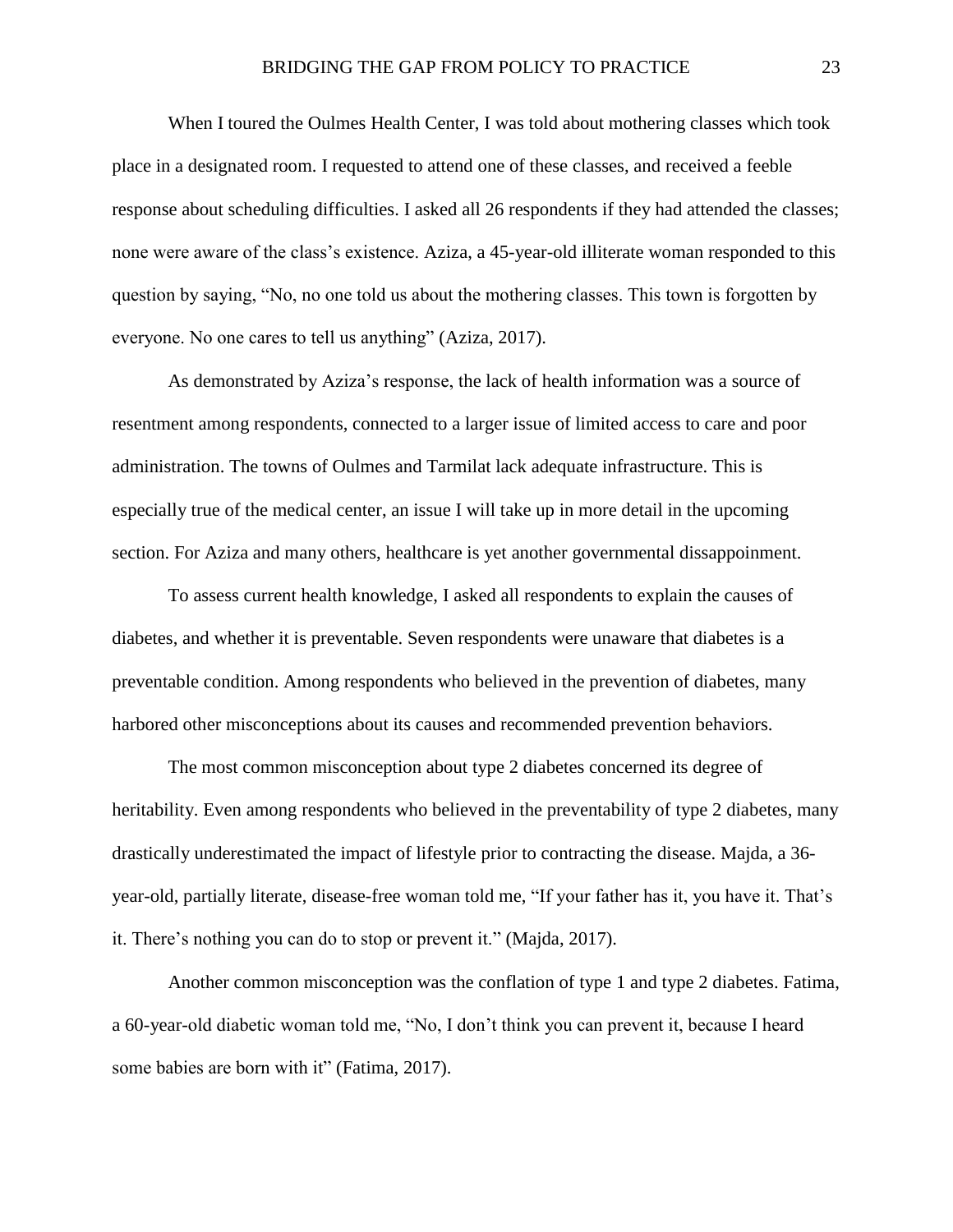Of those who believed that diabetes is preventable, many overestimated the impact of stress and underestimated the impact of other lifestyle factors. Four interviewees reported that nervousness was the primary or only cause of diabetes. For example, Hafida, a 55-year-old woman told me, "Diabetes comes from being nervous. My mom got diabetes because my brother went off to be a soldier. She couldn't stop crying and worrying about it and then she got the disease" (Hafida, 2017).

A non-diabetic 50-year-old man named Fassali similarly told me, "People get it because they're nervous or excited. It happens when you go gambling a lot" (Fassali, 2017).

Interestingly, when I asked Fatima what diabetic patients should do after developing the disease, she responded, "They should stop eating sugar, do more sports, and go to the doctor regularly" (Fatima, 2017).

Fatima's responses are indicative of a larger trend in Tarmilat and Oulmes. Although over half of respondents underestimated lifestyle in the development of diabetes, nearly all, diabetic and non-diabetic, knew the recommended care regimen after contracting the disease. The majority had learned these recommendations from a friend of family member who was or is diabetic.

This trend may also explain some responses to my questions about healthy lifestyle habits, focused primarily on diet. When I asked about healthy foods, five respondents mentioned vegetables. Interestingly, five other respondents told me that everything is healthy. Other answers included croissants, M*ilwi*, a fried Amazigh bread, and milk.

Even among interviewees who were aware of standard dietary recommendations to prevent chronic disease, most underestimated its impact. This seemed to be the foremost reason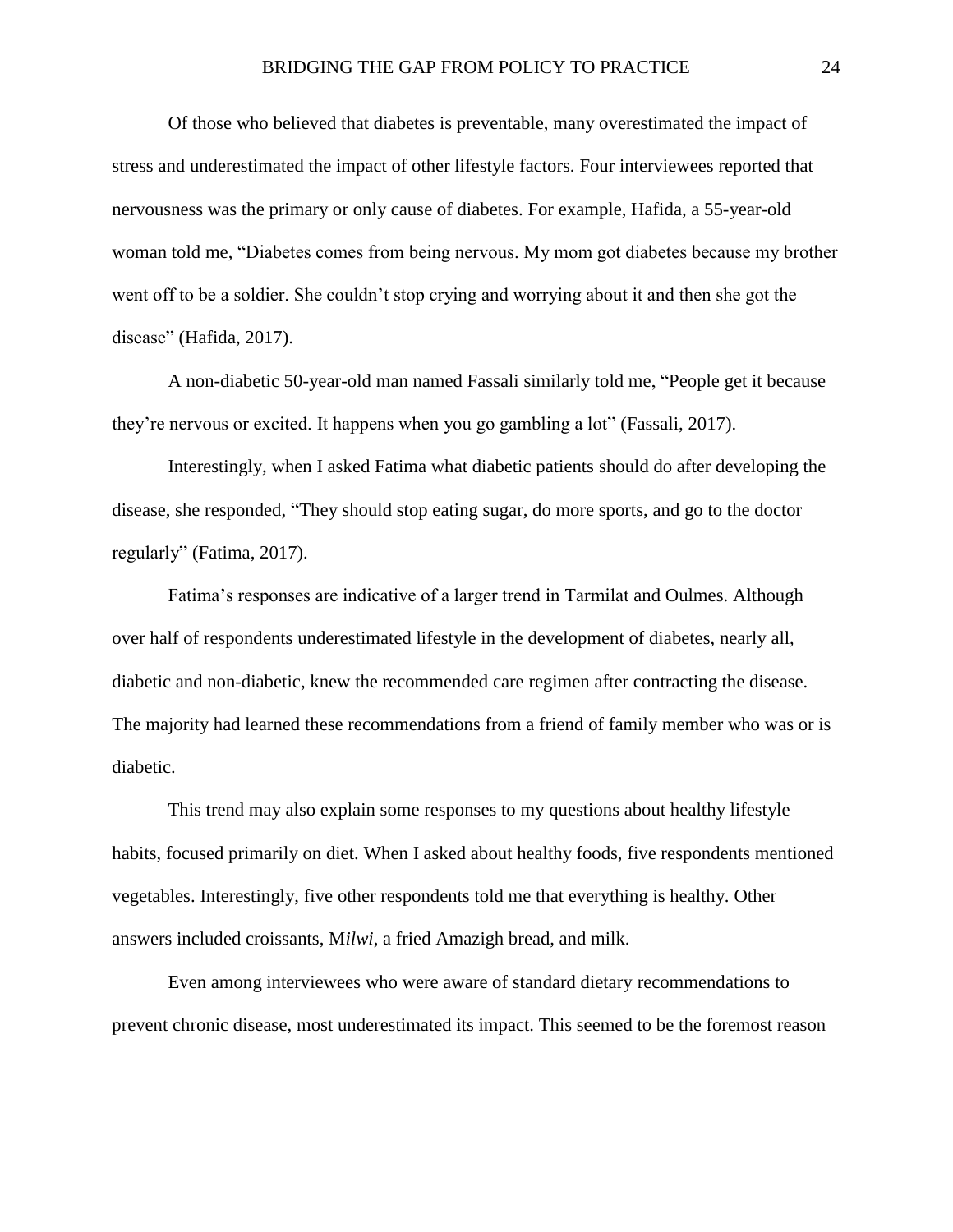for disregarding dietary advice. For example, Arguia, a 55-year-old illiterate woman with diabetes told me:

Getting diabetes is up to Allah. Everyone keeps on eating what they want until they find out they're sick. My doctor said I should go on a diet and stop eating sugar, but I still eat it sometimes. Sometimes you just do. (Arguia, 2017)

I also spoke with Morad Faekkak and Asmaa Llijzaar, two nurses at the Oulmes Health Center to understand their role in the health literacy process. Morad Faekkak is also a diabetes specialist. I reported my results to Faekkak and Llijzaar, and asked them if there is a communication breakdown between the people and their doctors. Llijzaar argued that the problem lies not with the healthcare staff, but with the people themselves:

They [the people of Oulmes and Tarmilat] all hear the information. They know it and they understand it. Now, everyone knows about diabetes. Most of them have technology, like a TV, and even it they can't read, they have sons and daughters to look up health advice. There's education. There's information. I promise you, there is. (Llijzaar, 2017)

Faekkak agreed, telling me:

There's no communication problem. A lot of women from the village don't respect their diet. They know about the proper diet to treat diabetes, but they don't respect it because of their traditional way of life. They're eating traditional food and sitting in the house all day…Whenever people come in, I tell them about food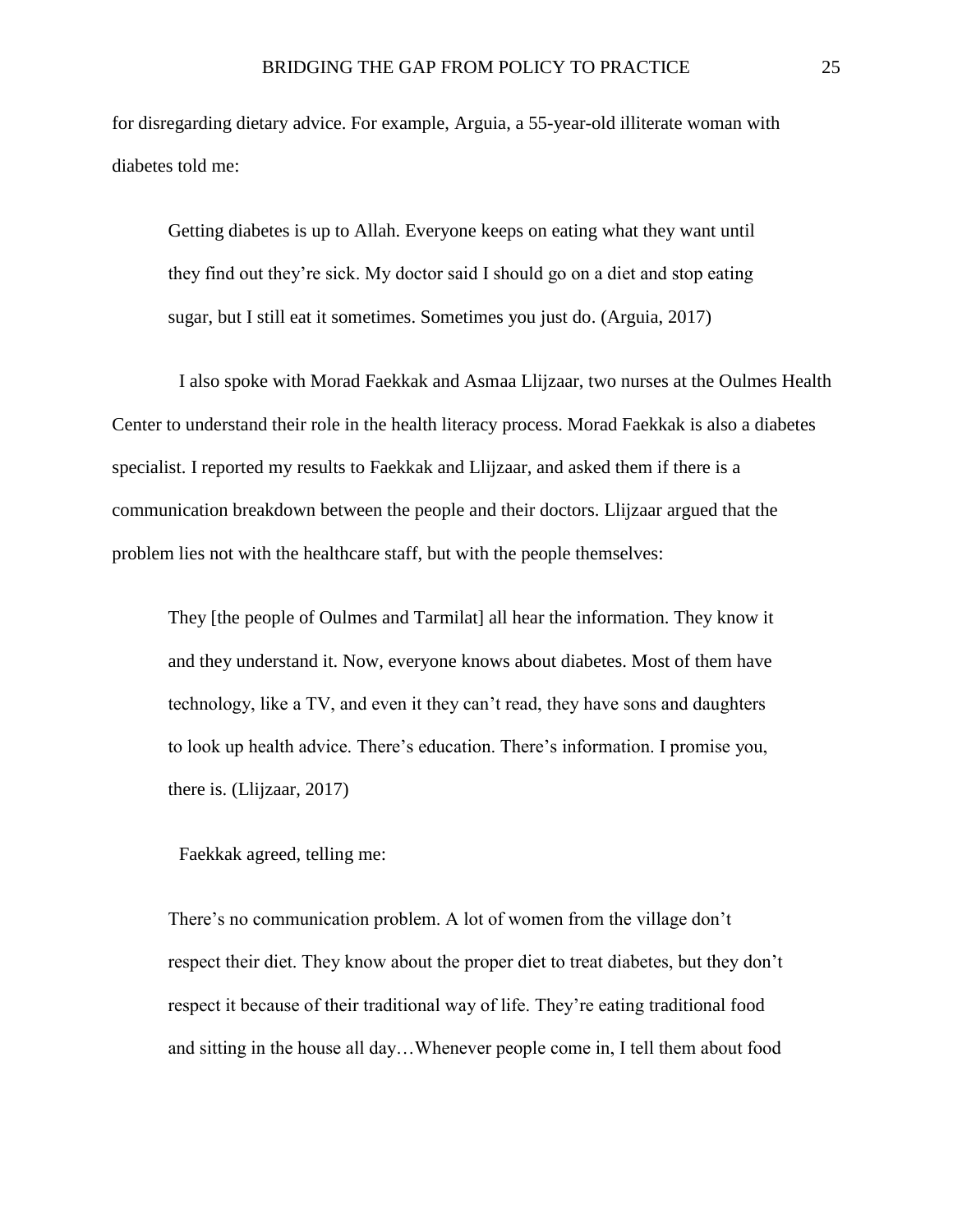and diet. I know the information, they know it, and we tell them the guidelines all the time. No respect. (Faekkak, 2017)

I found some evidence to substantiate Faekkak's claim that the culture of Oulmes and Tarmilat conflicted with standard care recommendations for diabetes. Majzuba, the 60-year-old diabetic woman told me about the custom of having tea with sugar each day in the village, "We add sugar to our tea, but you have to have this. It's necessary. I have diabetes, so I have to drink less sugar in my tea. But I still need some" (Majzuba, 2017).

However, the fact that some patients neglect dietary advice fails to substantiate the claim that there is adequate health communication. As mentioned before, many patients are unknowingly violating lifestyle recommendations because they are unable to understand health advice. Others struggle to comply with recommendations, but struggle due to a lack of guidance and support. The patients complained about their lack of health information, while the nurses complained about lack of compliance. Each side blames the other for the community's substandard health outcomes.

Both nurses also had promising recommendations for reducing Morocco's diabetes prevalence. Their ideas included implementing a comprehensive diabetes curriculum to be started in primary school, increased diabetes awareness through television programs, and the development of special sports programs for young adults (Faekkak, 2017) (Llijzaar, 2017)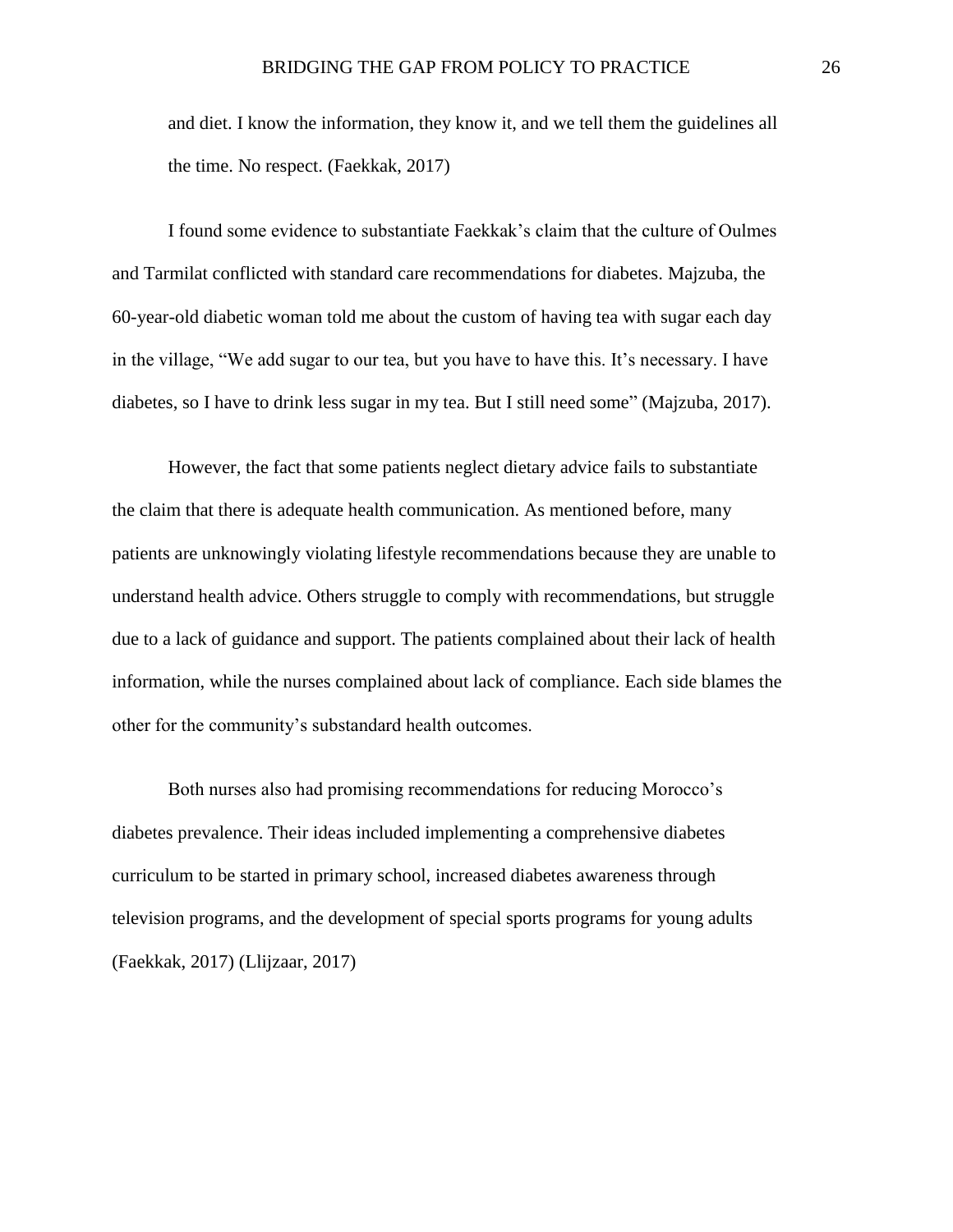#### <span id="page-28-0"></span>**Human Resources and Healthcare Facilities**

Among all interviewees, there was widespread distrust of the public hospitals and medical facilities. Respondents cited problems with hospital staff, widespread extortion of bribes, and lack of medicines and other supplies.

While the subject of my research was not child birth or pregnancy, many women and men brought up stories of their experience when I asked about their attitudes. Prenatal care is especially relevant when discussing the impact of the medical system on people's daily lives. For many women in Tarmilat, prenatal care was an entry point into the health system. It may be the first time they visited a hospital in their lives. Their degree of satisfaction with the medical system throughout the pregnancy and birth was often a predictor of their degree of satisfaction with the healthcare system overall.

For example, many women in my sample expressed concerns about the relationship between doctor and patient during the birthing process. During the focus group, Jameela, a 31 year-old illiterate woman told me:

The nurses and midwives don't care about the women. They don't respect any of us. They'll make you give birth without a blanket to cover you, in front of everyone. There's no modesty or respect in the public hospitals. It's more like a machine. (Jameela, 2017)

Jameela's comments reveal a desire for a more personal relationship between doctor and patient. In Tarmilat, Jameela's generation is the first to regularly visit hospitals and doctors' offices during milestones such as the birth of a child. All women under the age of forty who I interviewed had their children with some degree of medical surveillance. This contrasted with the experience of women over 40, many of whom had their children with no degree of medical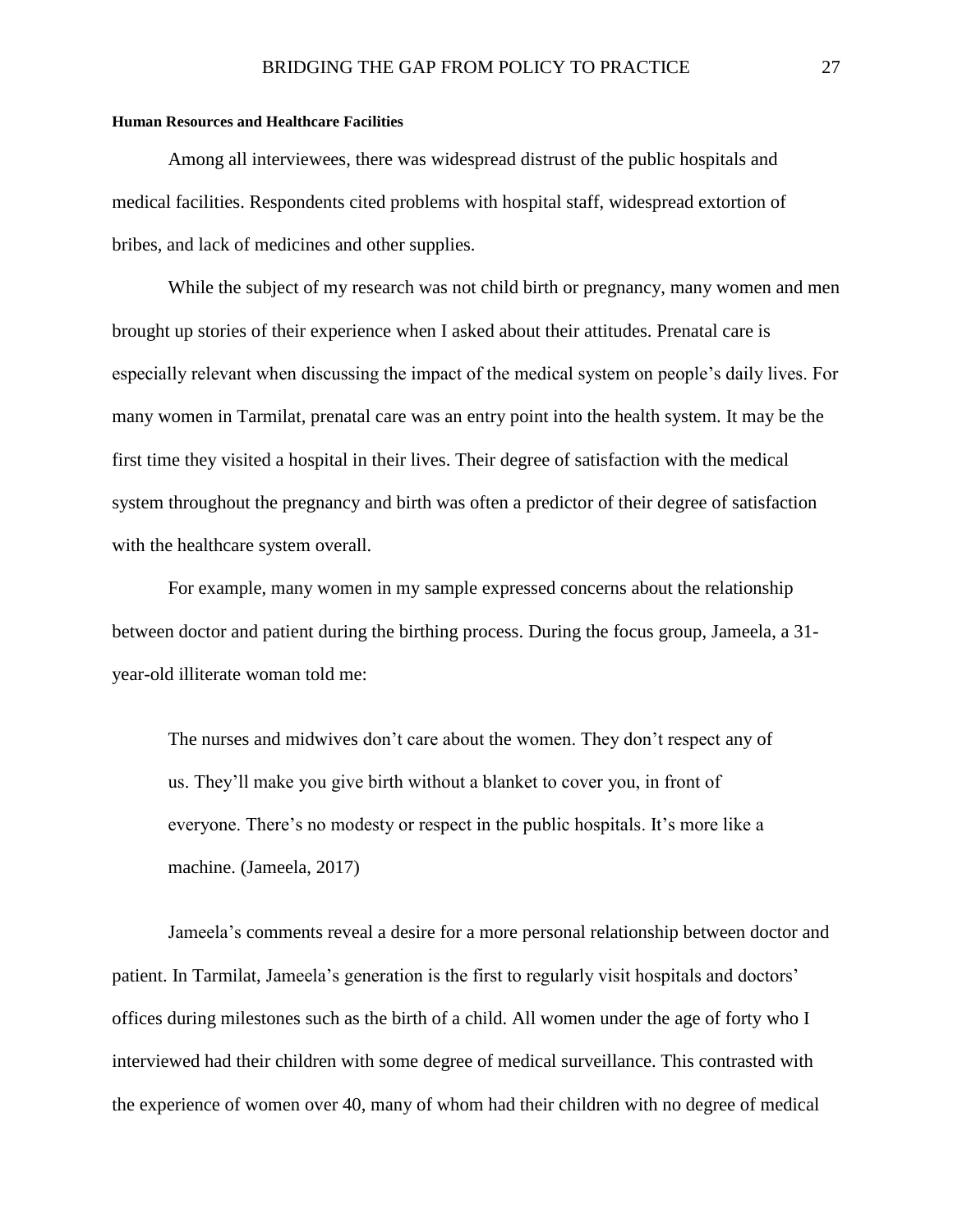intervention. Instead, they had their children with the help of family, friends, and neighbors, people with whom they had intimate personal relationships. While there are many problems with the public hospitals, this issue may also stem from a cultural shift around childbirth. Rather than their mother delivering their babies in the house they grew up in, today, a stranger delivers their babies on a sterile sheet of paper.

Additionally, subjects voiced material concerns about medical supplies. Fatima, the 60 year-old diabetic woman, told me she would never go to a public hospital, saying, "They don't have enough supplies. There's no oxygen, no medicine, and no doctors" (Fatima, 2017).

Fassali, the 50-year-old man, told me a story about the lack of medication at the public hospital:

Once, my daughter was sick in the public hospital, and the doctor told me she needed medicine that they didn't have. He gave me a list and I went to pharmacies and private hospital and bought the medicine and all the other supplies he needed. But when I got back with all the supplies, I couldn't even find the doctor. I think he just left and went home. (Fassali, 2017)

The doctor absenteeism reported by both Fassali and Fatima is an interesting issue. Many of my interviewees and patients who I met in the health center told me that none of the doctors and midwives lived in Tarmilat, or even in Oulmes. Rather, all the medical staff, aside from the security guards, lived in Khamissat, a three-hour car ride away. Many people complained about insufficient operational hours, when the Oulmes Medical Center was opened with inadequate staff.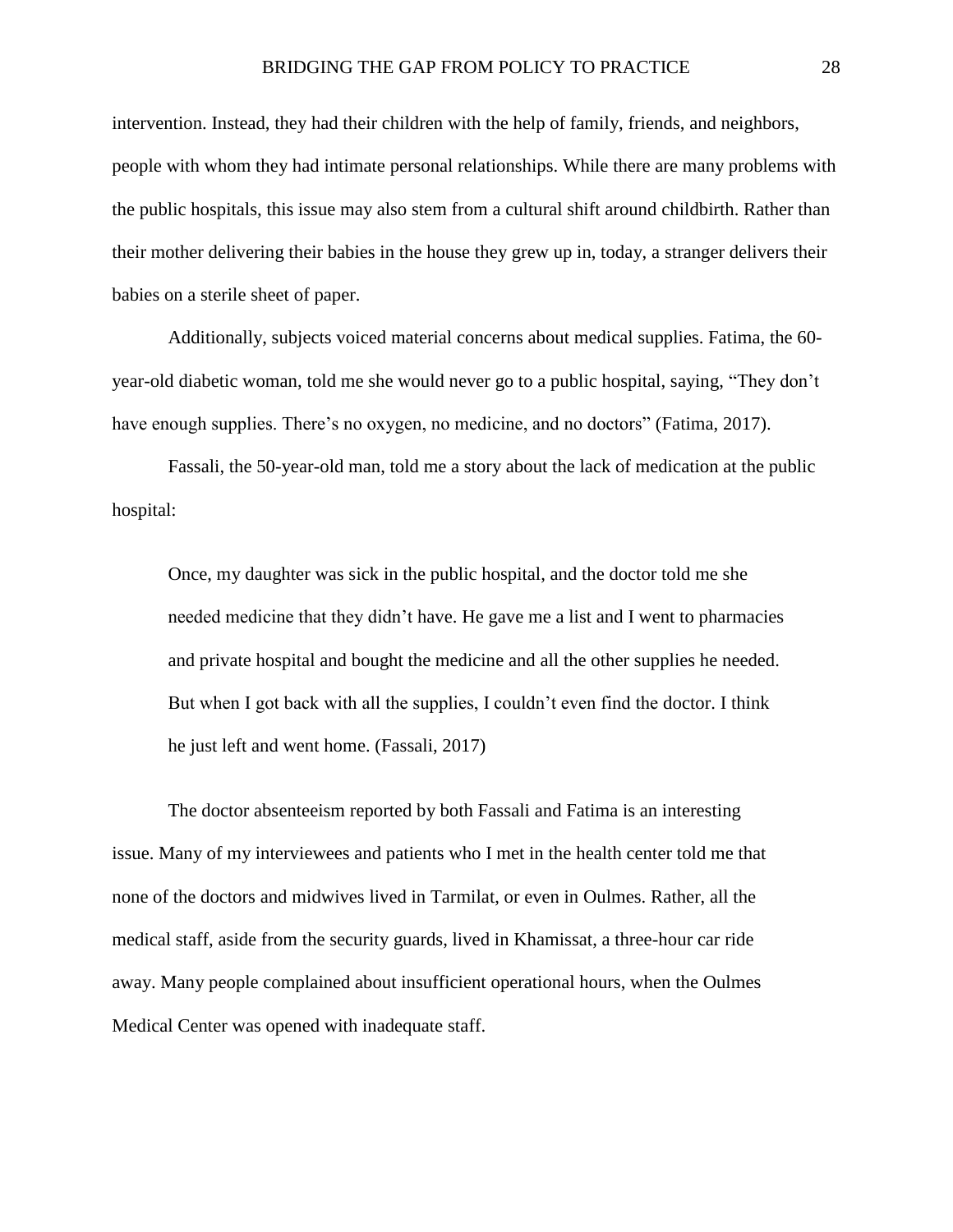When I visited the medical center, there was one midwife and two nurses on staff, in addition to the center administrator. 53 patients were packed into the hallway and crowded in the lobby. Some told me that they had come early, because they suspected that the doctors would go back to Khammissat in the afternoon. Soha, a 24-year-old woman, was among those waiting in line. She told me:

I am only here because I have a little ache in my throat. I wouldn't come for something more serious because they don't have enough supplies. There's barely any oxygen, unlike the private hospitals. We don't even have the essentials here. We barely even have the doctors here – they live so far and none of them would come in early or stay late to save you. (Soha, 2017)

I shadowed both the midwife and the nurses for one day. There was little regard for confidentiality or privacy. Before shadowing any patient examinations, I obtained consent from both doctor and patient. However, throughout the examinations, strangers often came in, asking the midwife and nurses questions or laughing with the patient. I am unsure if this is common practice in Moroccan medical culture, or if the long lines triggered privacy infringement.

During my time shadowing the diabetes nurse, he operated a blood pressure machine for one patient, while writing a prescription for another, who circumvented the long lines by having his consultation from outside the center, communicating through a window. The nurses and midwife seemed passionate about their jobs and concerned for the wellbeing of their patients, however, they struggled to meet demand. While I take into account their behavior changes due to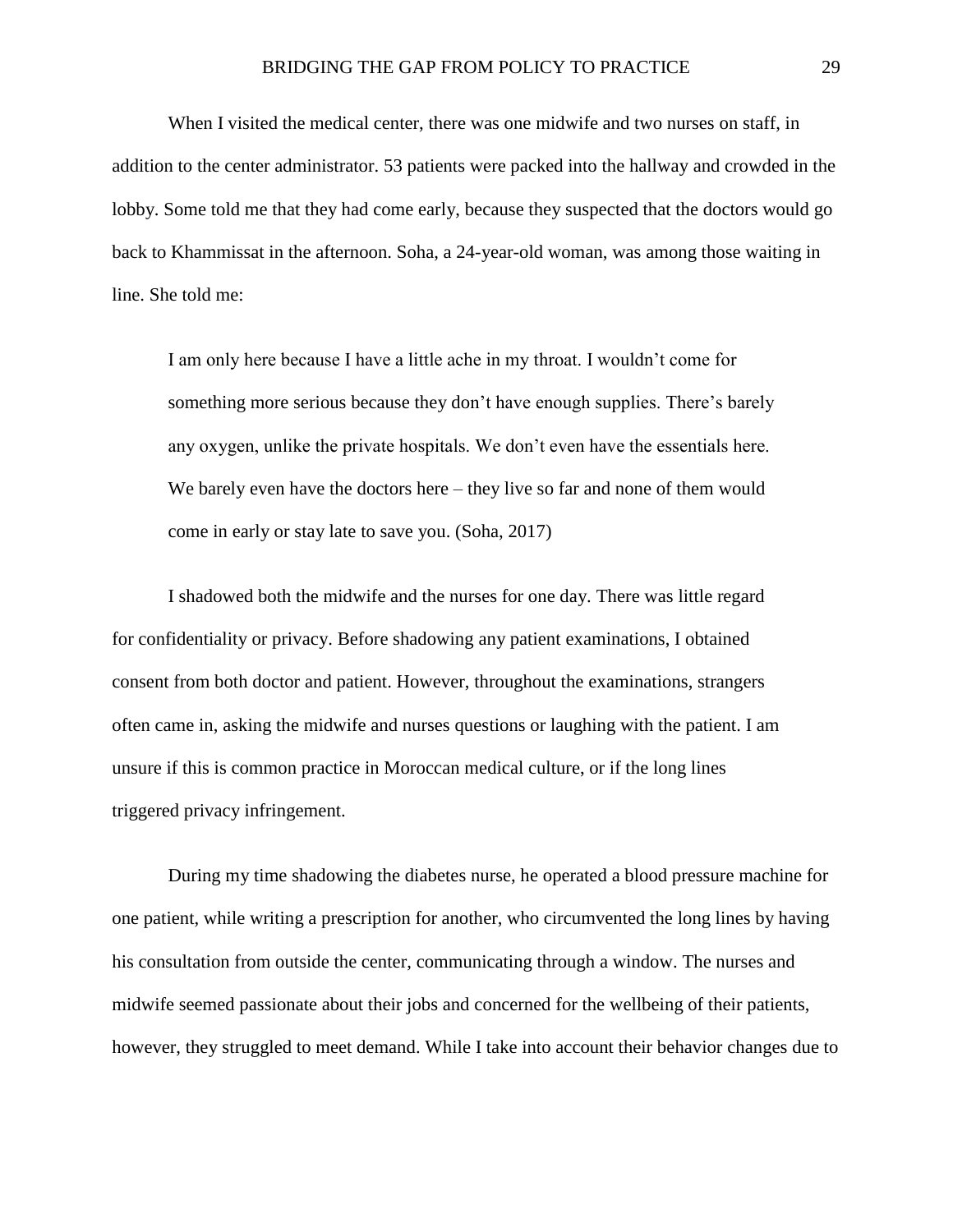my scrutiny, the medical staff at the Oulmes Health Center seemed to be doing they best they could, given their numbers.

Although absent from my conversations with patients at the Oulmes Medical Center, the most often reported source of distrust between the Tarmilat population and the medical system was bribery. A 27-year-old woman named Assia told me she would never go to a public hospital again following the birth of her child in the public hospital in Khamissat, explaining:

I was in the Khamissat hospital and ready to give birth, but there was no midwife or doctor. My husband went to the security guard and tried to get the doctor to come. He wouldn't come until my husband paid him 50 dh, and then the doctor came. When you go to the hospital here, the first thing they say is, 'No doctor, we have nothing.' That's when you give the money. If you don't give them money, you should just leave. You could sit in the public hospital waiting for help forever. (Assia, 2017)

Fassali, the 50-year-old man, echoed these sentiments telling me, "If you don't pay a bribe, you get nothing. There is no healthcare. With money, you get everything here. You can kill someone and go free. It's everything" (Fassali, 2017).

Bribery is rampant throughout most public services in Morocco. To understand the legal context, I met with Badr Hagemi, Commissioner of Justice at the Oulmes Tribunal. He told me that many people try to cajole him with bribes at the courts. While he is working to change this behavior, he advocated for compassion:

I understand why it happens. It's the only way to do anything around here. People have this stereotype about us (public employees), but I'm trying to fix this and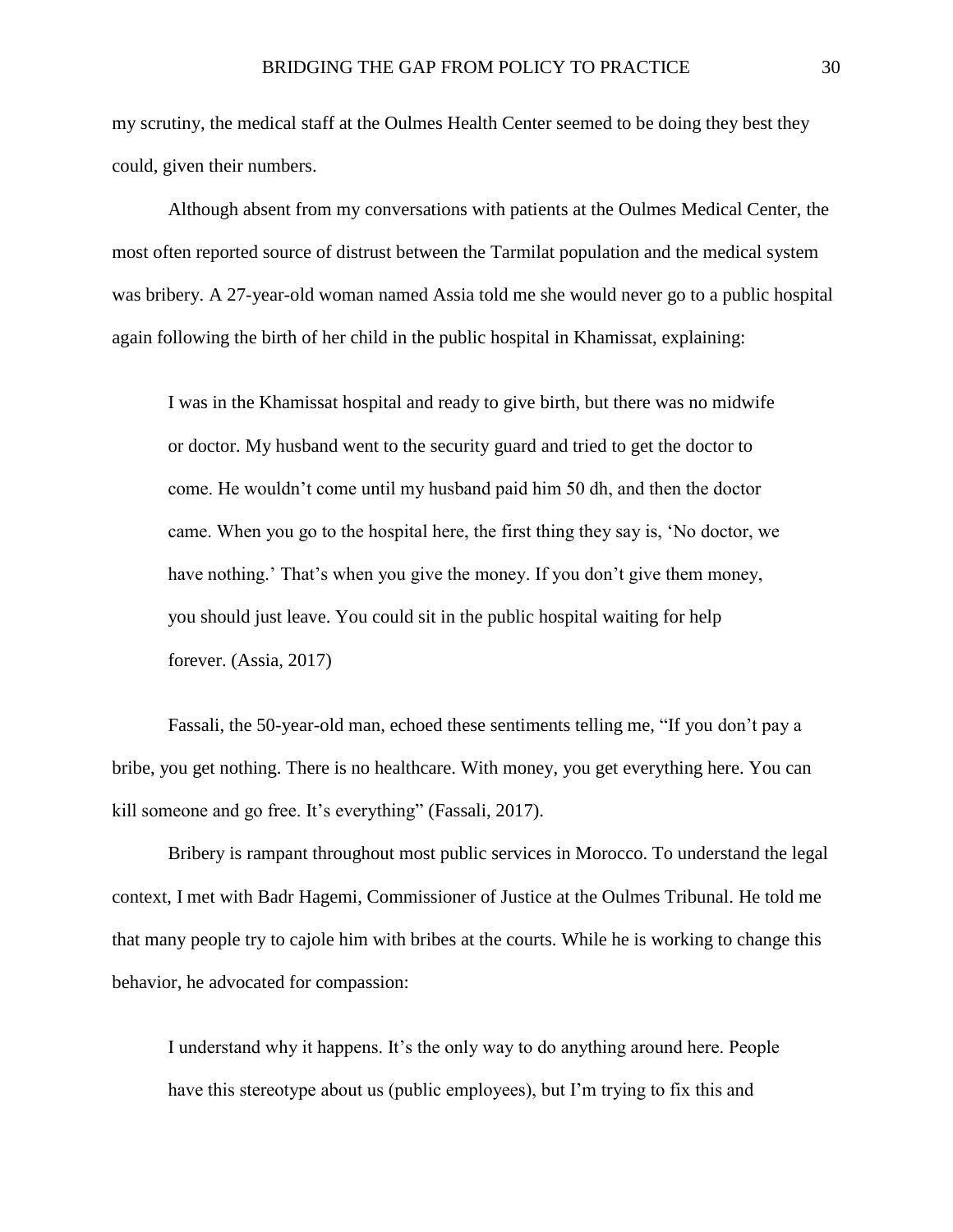change our way of doing things… in my opinion, social problems like this can be fixed through discussion and transparence. (Hagemi, 2017)

I also asked Morad Faekkak and Asmaa Llijazzar, nurses at the Oulmes Health Center, about the prevalence of bribery. Both agreed that although bribery was rampant in the past, the current situation is improving (Faekkak, 2017) (Llijzaar, 2017). Ms. Llijzaar went on to say:

Someone tried to give me a bribe when I was treating her, but I told her no, this is my job. I'm trying to change the way people think about the healthcare system, so we can have more trust between us and our patients. (Llijzaar, 2017)

#### <span id="page-32-0"></span>**Health Coverage and RAMED**

In my sample, seven people reported having RAMED, although a number had expired cards, and the majority of respondents had a close friend or family member with it. The responses to my questions about RAMED were highly varied.

Patients who were satisfied reported using RAMED to obtain low-cost medications and consultations. All respondents except one gave the caveat that RAMED works for smaller sicknesses, like a common cold or diabetes consultation, but not for more serious procedures. For example, one woman told me she was satisfied with RAMED because it helped her pay for her diabetes medication. Two women reported using RAMED for a medical consultation at a hospital. Considering the Ministry of Health provides primary care, including diabetes medication and consultations, for free to all Moroccans regardless of health coverage, it is unclear if their RAMED card had anything to do with their care. On the other hand, it is possible that obtaining a RAMED card served as an entry point into the medical system, encouraging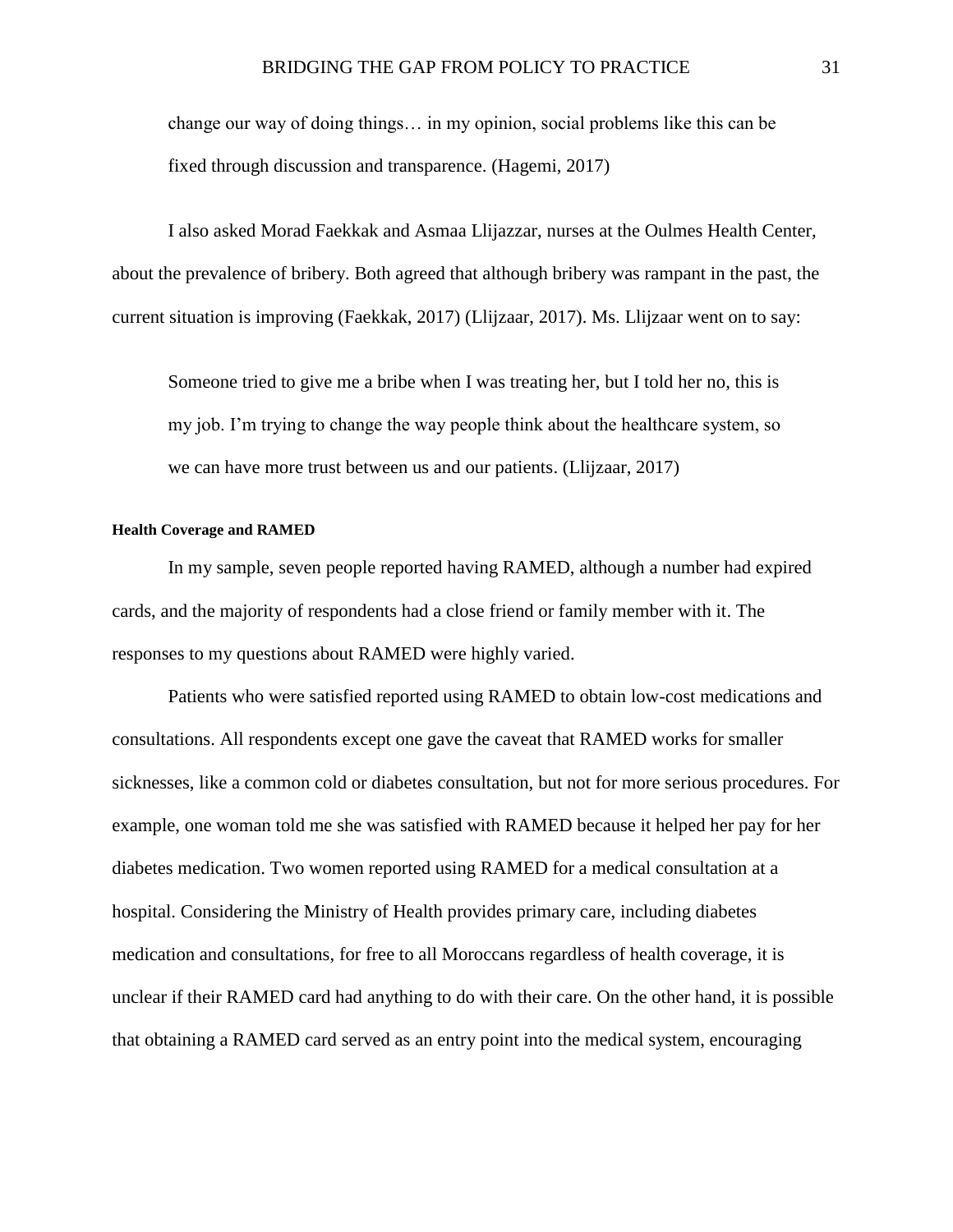them to seek out care for the first time. Only one person in my sample reported successfully using RAMED for an invasive, emergency procedure.

Of those who complained about RAMED, the issues concerned wait times and bribes. Although they were never outright denied services, multiple beneficiaries reported exorbitant wait times. For example, Fatima, a 60-year-old woman told me she got the RAMED card following extensive advertising from the Ministry of Health:

I thought it would help me. I heard about it on the TV and the *Moqdem* of my village came and knocked on my door. When RAMED came out, it was like a celebrity. Everyone knew and was talking about it. So I paid 120 dh to apply and it took a few months. (Fatima, 2017)

After obtaining her RAMED card, Fatima became sick and needed an urgent operation. She told me:

Once I was sick and I went to the public hospital. I got nothing, they just want bribes. You need to pay a bribe in all public places. When I went, they kept pushing back my appointment. They said, 'We can't see you for three months,' so I gave up. RAMED is like having another ID card. It just sits in my house and does nothing. (Fatima, 2017)

For many patients, particularly uneducated women, the gap between policy and practice regarding RAMED is staggering. While the Ministry of Health may have a piece of paper granting patients free access to secondary care facilities, in practice, they are targets for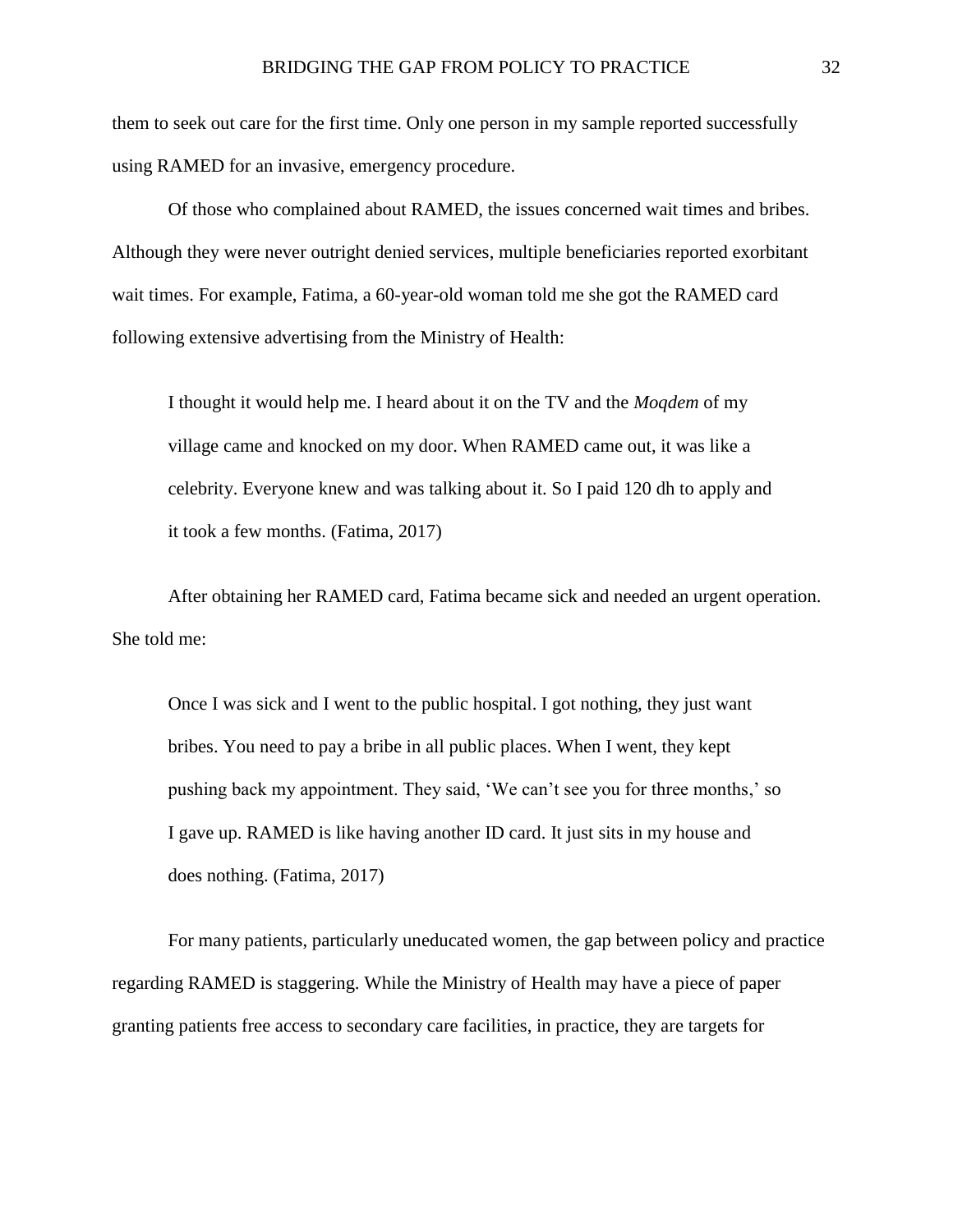<span id="page-34-0"></span>extortion. The problem lies not in insurance. Until the Ministry of Health can eliminate the practice of bribery, low-income Moroccans will not be able to afford healthcare.

#### **Conclusion**

While Morocco continues to make strides to extend life expectancy and enhance quality of life, health equity is lacking between rural and urban communities. This study represents a case study of diabetes care in the region of Tarmilat and Oulmes, characterized through health literacy, facilities, and coverage.

In the community of Tarmilat and Oulmes, people lack adequate information to exercise agency over their health outcomes. This study found that among community members, the most widespread and serious gap in health literacy concerned the ability to prevent type 2 diabetes through lifestyle change. However, Morocco is making promising steps forward, with the advent of aggressive mass media campaigns to educate the public about healthy lifestyle habits and chronic conditions. This paper found that a significant minority of subjects had been exposed to mass media healthcare information through television or radio.

The Oulmes Medical Center was the closest public healthcare facility for interviewees. Although the center was equipped with advanced technology and competent staff members, it lacked the capacity to handle its massive patient stream. The resulting wait times plagued the relationship between the community and the medical center, often driving patients to resort to bribery.

Although many patients were formally insured by RAMED, many members of the study sample were unsatisfied with their coverage. Until the Ministry of Health can fix basic healthcare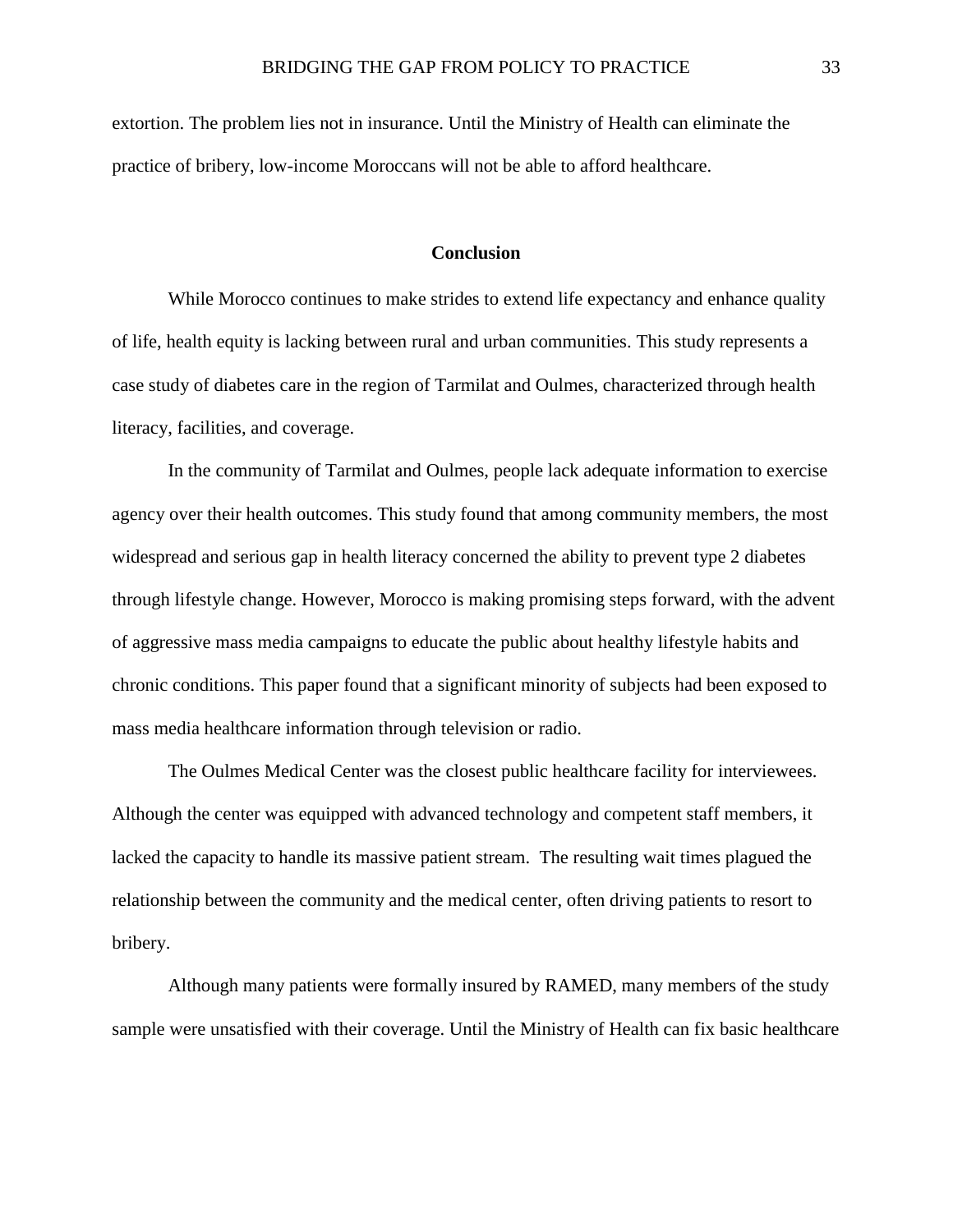issues including a lack of human resources, insurance is nearly irrelevant. Hospitals already strapped for funds are unable to take on the additional patient flow triggered by RAMED.

Limitations of this study include the low sample size and the small number of indicators used to assess access to healthcare. With additional resources and time, future studies may consider further indicators and increase sample size. Additionally, studies should be conducted that focus on access to care for vulnerable populations in rural Morocco, including the elderly, women, and illiterate people.

This study recommends that the Ministry of Health focuses on addressing the human resources issue, before tackling issues of insurance or epidemiologic surveillance. The Ministry must encourage university applicants to strongly consider attending medical school through economic incentives. The government could partially or fully subsidize medical school for students who commit to spend at least five years working at a rural medical center following graduation. Subsidies or scholarships should also be given to students who are interested in specializing in widespread chronic diseases, such as hypertension, diabetes, and cancer. Past proposals to implement such a program have died in Morocco's parliament; struggling rural communities are out of sight and often out of mind. By drawing awareness to the floundering state of rural healthcare, the goal of this study is to ignite change.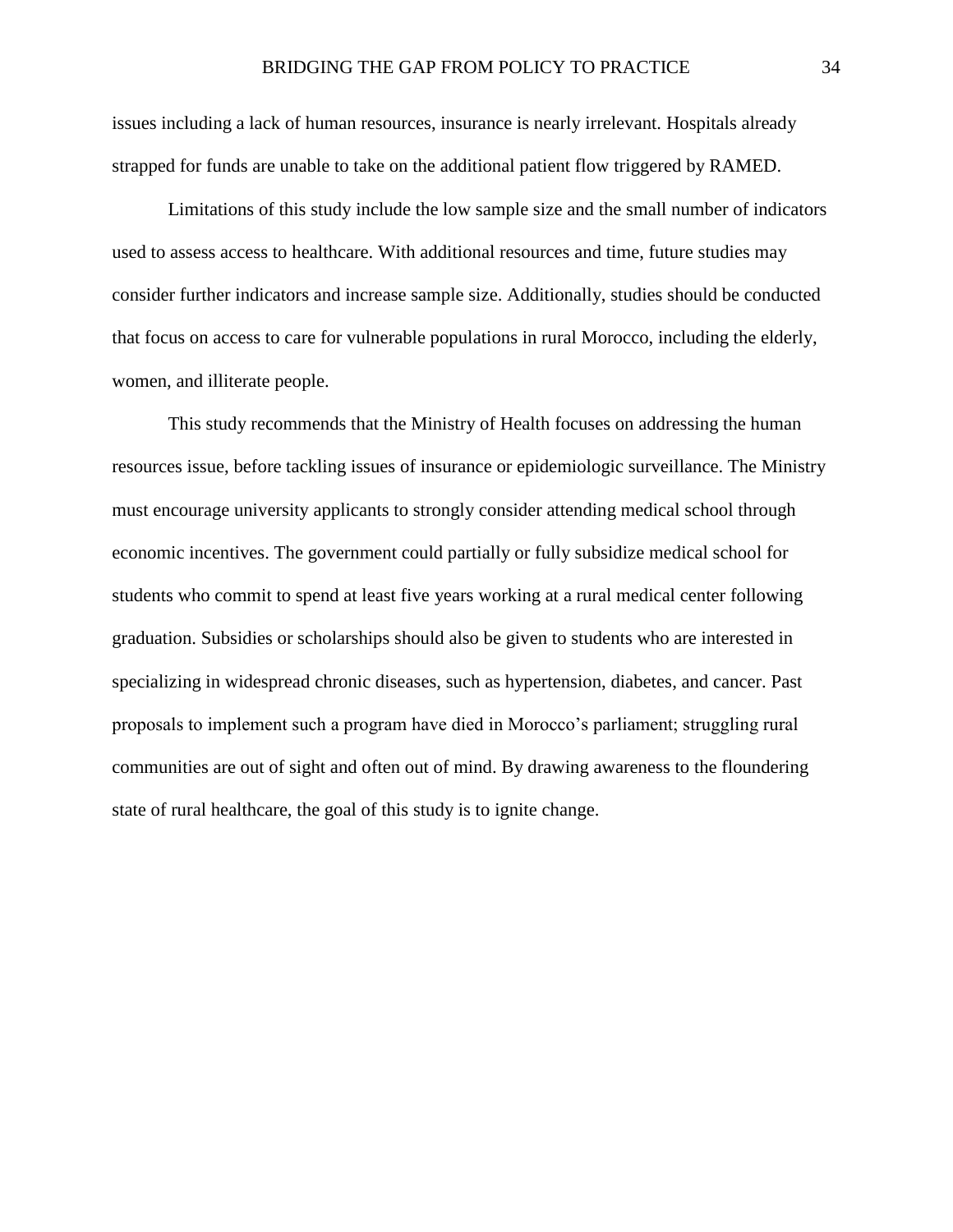#### **Appendix A**

Interview Questions for People from Oulmes and Tarmilat

- <span id="page-36-0"></span>1. What is your name?
- 2. Where are you from?
- 3. How long have you lived in Oulmes or Tarmilat?
- 4. In your opinion, is it better to have a child in the house or in the hospital?
- 5. Do you like the public hospital?
- 1. What kinds of foods do you think are healthy?
- 2. What is diabetes?
- 3. Why do people get it?
- 4. Can you prevent it?
- 5. What should you do if you have diabetes?
- 6. Have you seen anything on TV about diabetes? What did it say?
- 7. Do you have any books about diabetes?
- 8. Have you been tested for diabetes?
- 9. Where were you tested?
- 10. Have you ever seen a healthcare caravan? What happened there?
- 11. Do you have insurance? Do you have RAMED?
- 12. How did you learn about the RAMED program?
- 13. How did you get the RAMED card?
- 14. Do you like RAMED? What has RAMED done for you?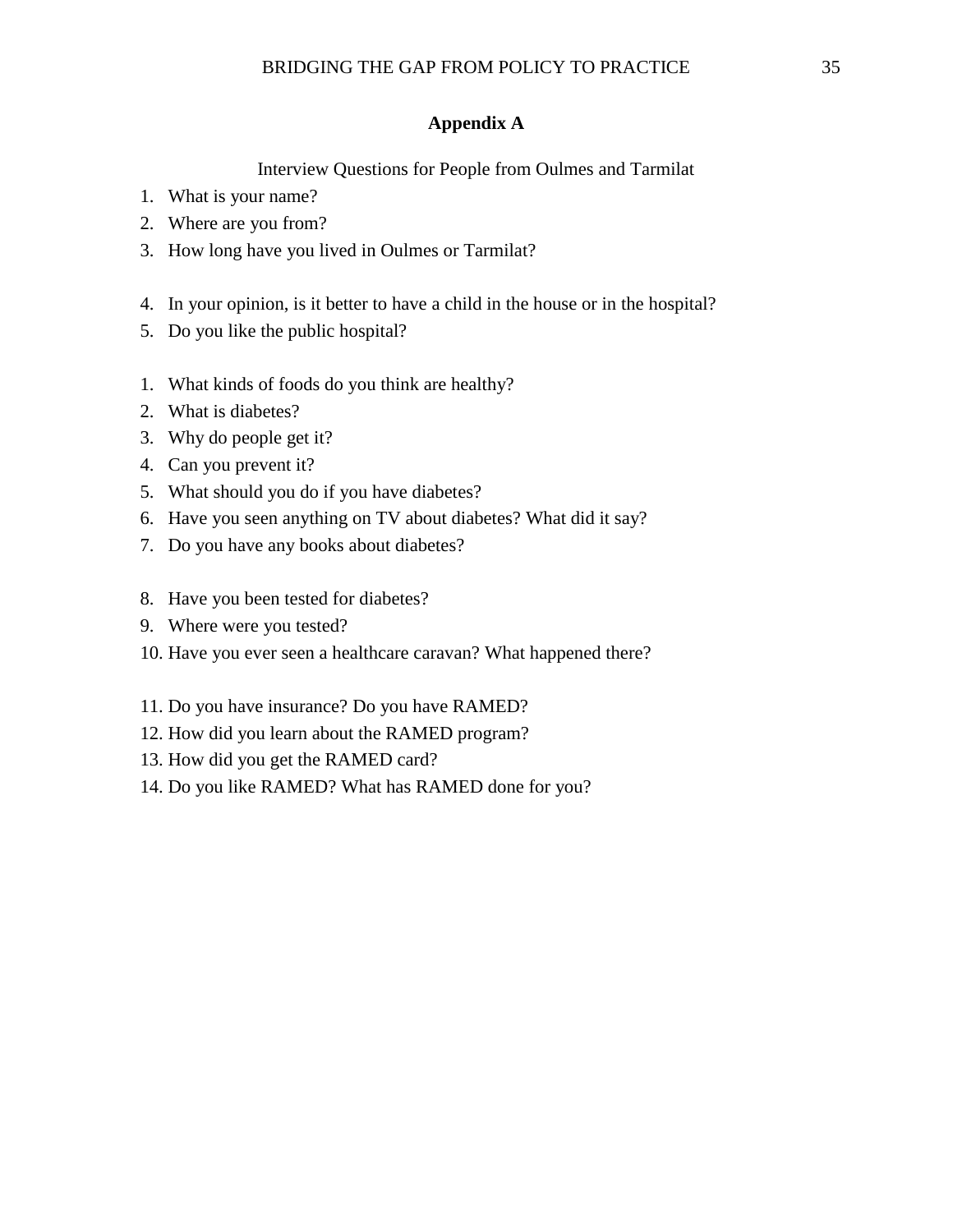#### **Appendix B**

#### Interview Questions for Oulmes Hospital Staff

- <span id="page-37-0"></span>1. What is your name and title?
- 2. What qualifications do you possess?
- 3. Which is a bigger problem here: type 1 or type 2?
- 4. How important is diabetes education?
- 5. I've talked to a lot of people who don't understand that type 2 diabetes is preventable. Do you think there's a problem with communication?
- 6. How can we better educate Moroccans about healthy lifestyle?
- 7. How many of your patients are using RAMED?
- 8. Is corruption or bribery a problem in the Oulmes Health Center?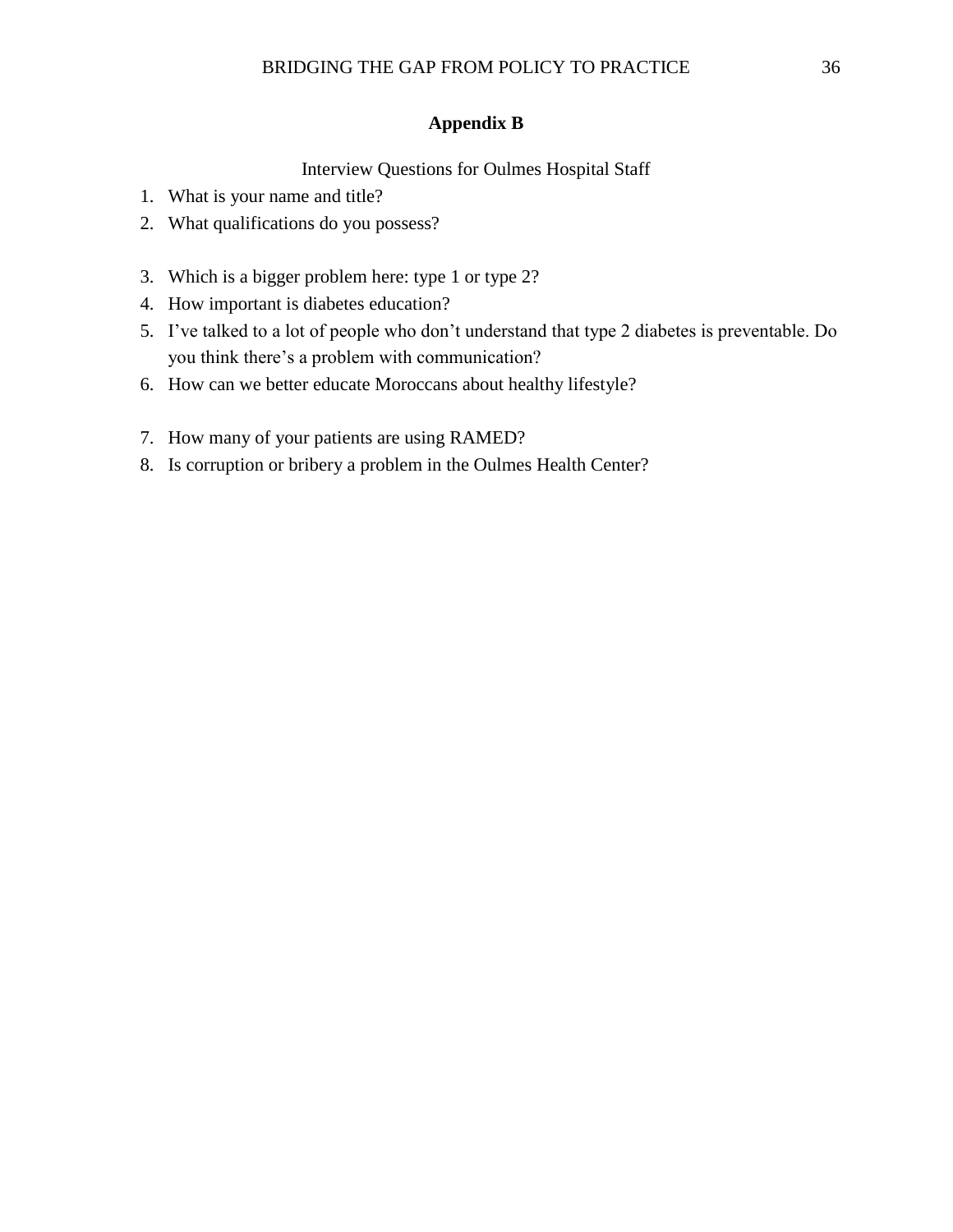#### **Appendix C**

#### Questions for Academics and Policy Makers

<span id="page-38-0"></span>1. I read a study about diabetes in Morocco, which found that over half of diabetics aren't aware of their condition. Why is this?

2. Does the public respect medical advice?

3. What are some misconceptions about diabetes and hypertension?

4. What is the most difficult part about treating hypertension or diabetes?

5. What is the impact of co-morbidities on diabetes or hypertension care?

6. What are the limits of preventative care?

7. In the past two decades, the leading causes of death in Morocco have changed from communicable diseases to noncommunicable diseases. How do you view this? 8. What is the goal of medicine in your opinion?

9. Why is hypertension and diabetes a priority for the Moroccan government?

10. What is the relationship like between the government, doctors, and academics?

11. Morocco has been implementing a strategic plan to reform healthcare. How do you view the strategy?

12. How has the strategy worked in practice?

13. Compare care before and after the strategic plan.

14. How do urban and rural healthcare, specifically related to chronic disease, stack up?

15. What types of chronic disease care is covered under primary care? What falls under secondary and tertiary care?

16. To what degree do low-income patients rely on RAMED to attain treatment for their chronic condition?

17. How successful is RAMED thus far? What are its strong and weak points?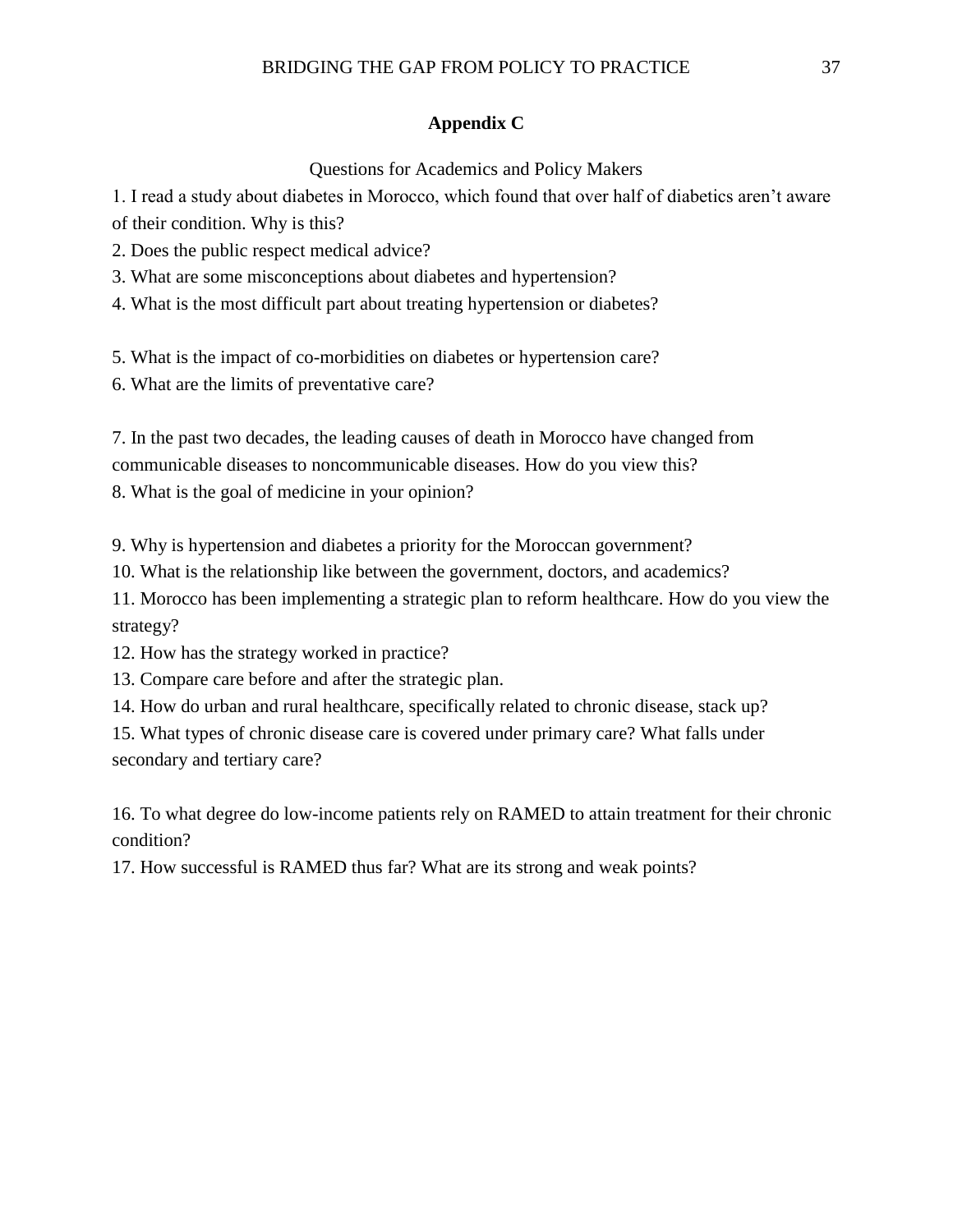#### **Appendix D**

#### Participant Consent Form

<span id="page-39-0"></span>I. Brief description of the purpose of this study

The purpose of this study is to evaluate the Ministry of Health's degree of success in combating type 2 diabetes in the Oulmes/Tarmilat community.

#### II. Rights Notice

In an endeavor to uphold the ethical standards of all SIT ISP proposals, this study has been reviewed and approved by a Local Review Board or SIT Institutional Review Board. If at any time, you feel that you are at risk or exposed to unreasonable harm, you may terminate and stop the interview. Please take some time to think about the following statement, which will be read to you in your native language.

- a. Privacy all information you present in this interview may be recorded, by hand, and safeguarded. Your interview will not be tape recorded without your consent. If you do not want the information recorded, you need to let the interviewer know.
- b. Anonymity all names in this study will be kept anonymous. The author will use pseudonyms.
- c. Confidentiality all names will remain completely confidential and fully protected by the interviewer.

By verbally consenting before the interviewer and a witness, you give the interviewer full responsibility to uphold this contract and its contents.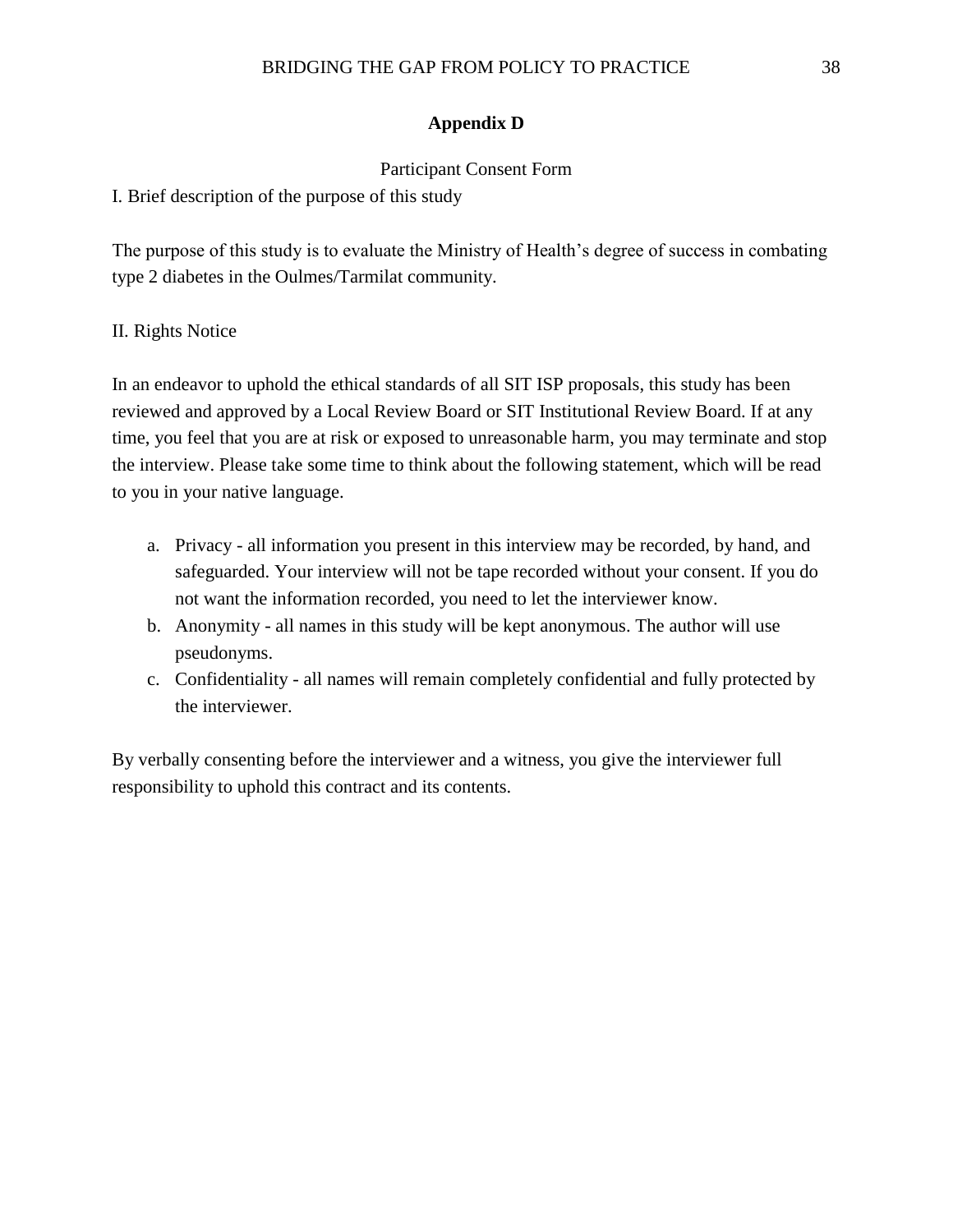#### <span id="page-40-0"></span>**References**

Aisha, I. (2017, November 16). Aisha I Healthcare Interview. (Z. Robbin, Interviewer)

Arguia. (2017, November 2017). Arguia Healthcare Interview. (Z. Robbin, Interviewer)

Assia. (2017, November 19). Assia Healthcare Interview. (Z. Robbin, Interviewer)

Aziza. (2017, November 16). Aziza Healthcare Interview. (Z. Robbin, Interviewer)

Belkhadir. (2017, November 29). Diabetes Interview. (Z. Robbin, Interviewer)

Berraho, M., El Achhab, Y., Benslimane, A., El Rhazi, K., Chikri, M., & Nejjari, C. (2012). Hypertension and type 2 diabetes: a cross-sectional study in Morocco (EPIDIAM Study). *Pan African Medical Journal, 11, 52*.

Boutayeb, A. (2011). Social determinants and health equity in Morocco. *World Conference on Social Determinants of Health.* Rio De Janeiro: Regional Office of the World Health Organization.

Boutayeb, W., Lamlili, M., Boutayeb, A., & Saber, B. (2013). Estimation of direct indirect costs of diabetes in Morocco. *Journal of Biomedical Science and Engineering* , 732-738.

Dinar, Y., & Belahsen, R. (2014). Diabetes Mellitus in Morocco: Situation and Challenges of Diabetes Care. *Journal of Scientific Research & Reports*, 2477-2485.

Dunn, S. P. (2006). Prolegomena to a Post Keynesian Health Economics . *Review of Social Economy, Vol. 64, No. 3*, 2743-299.

Faekkak, M. (2017, November 19). Oulmes Health Center Staff Interivew. (Z. Robbin, Interviewer)

Fassali. (2017, November 19). Fassali Healthcare Interview. (Z. Robbin, Interviewer)

Fatima. (2017, November 16). Fatima Healthcare Interview. (Z. Robbin, Interviewer)

Hafida. (2017, November 18). Hafida Healthcare Interview. (Z. Robbin, Interviewer)

Hagemi, B. (2017, November 18). Oulmes Tribunal. (Z. Robbin, Interviewer)

Jameela. (2017, November 16). Jameela Healthcare Interview. (Z. Robbin, Interviewer)

Khadija. (2017, November 17). Khadija Healthcare Interview. (Z. Robbin, Interviewer)

Llijzaar, A. (2017, November 19). Oulmes Health Center Staff Interview. (Z. Robbin, Interviewer)

Madoua. (2017, November 19). Madoua Health Center Interview. (Z. Robbin, Interviewer)

Majda. (2017, November 17). Majda Healthcare Interview. (Z. Robbin, Interviewer)

Majzuba. (2017, November 16). Majzuba Healthcare Interview. (Z. Robbin, Interviewer)

Mariam. (2017, November 16). Mariam Healthcare Interview. (Z. Robbin, Interviewer)

Ministère de la Santé. (2012). *Stratégie Sectorielle de Santé.* Royaume du Maroc.

Ministry of Health, E. (2017, November 29). Cardiovascular Health Ministry of Health Interview. (Z. Robbin, Interviewer)

Ministry of Health, H. o. (2017, November 27). Ministry of Health Interview. (Z. Robbin, Interviewer)